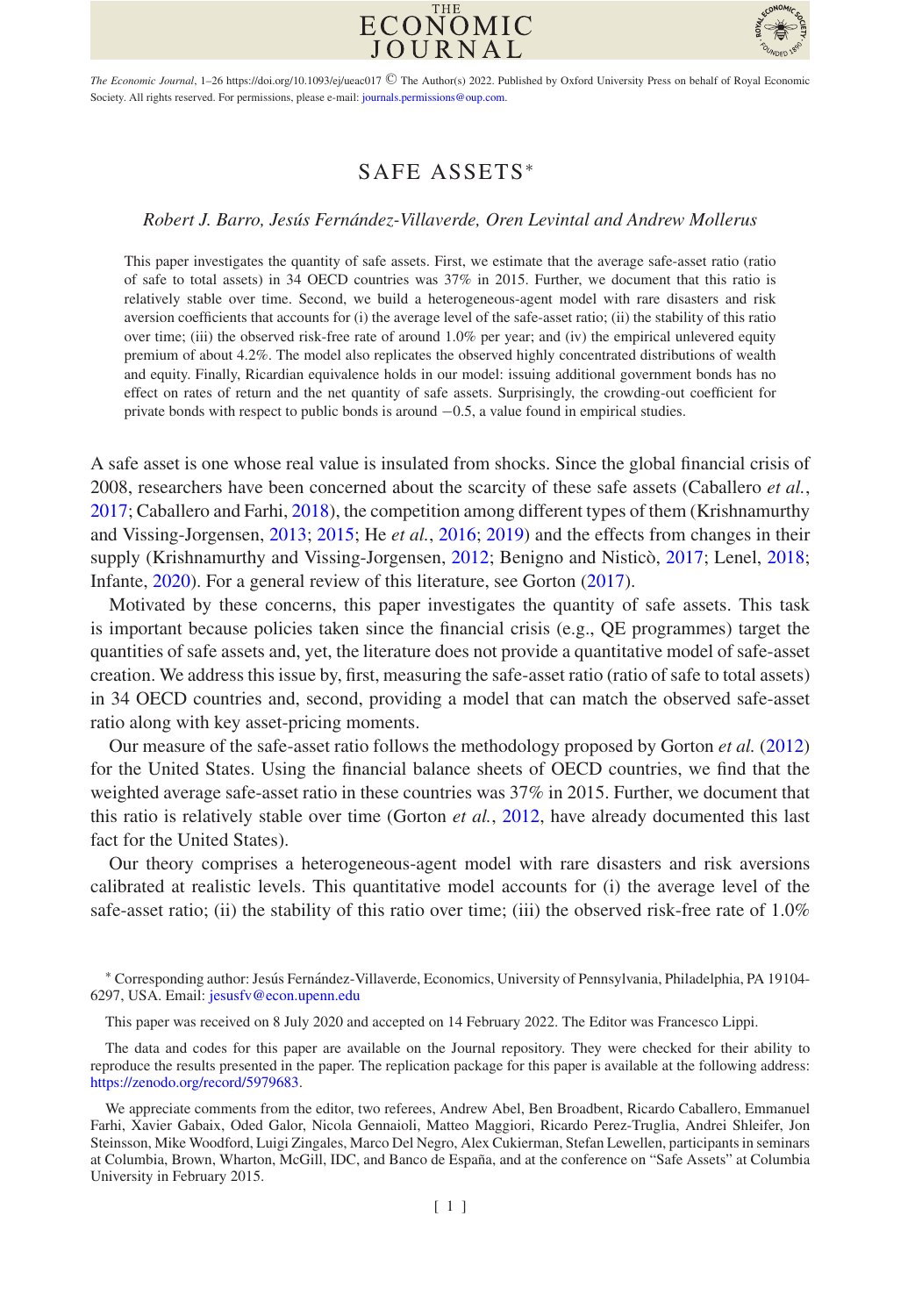per year; and (iv) the empirical unlevered equity premium of 4.2%. Thus, we can match assets' quantities and prices, a novel result in the literature.

Two additional results regarding untargeted moments are noteworthy. First, the model replicates highly concentrated wealth and equity distributions. Specifically, the top 5% of agents own 60% of aggregate wealth and 90% of aggregate equity, values close to the shares measured in the United States. Second, the model generates a negative correlation between public and private safe assets with a crowding-out coefficient around  $-0.5$ , in line with estimated coefficients documented in previous US studies and in our OECD sample. Interestingly, this crowding-out coefficient is compatible with the version of Ricardian equivalence that holds in our model: issuing additional government bonds does not affect rates of return or the net quantity of safe assets.

We build our model around two key components. First, we have heterogeneous agents to allow risk transfer among agents and, thus, have a meaningful analysis of safe-asset creation. In comparison, a representative-agent setting does not allow for the redistribution of aggregate risk and the economy's quantity of safe assets is nil. Among the many possible forms of agent heterogeneity, differences in the degree of risk aversion are a natural choice for the study of safe-asset creation because this heterogeneity highlights the incentives to transfer risks among agents. We introduce two types of agents, one with a lower risk aversion than the other, so that an agent of type 1 is more willing than an agent of type 2 to absorb risk.<sup>1</sup> At the same time, our use of recursive preferences (Epstein and Zin, [1989;](#page-24-8) Weil, [1990\)](#page-25-4) lets us keep reasonably high and homogeneous values of the intertemporal elasticity of substitution (IES).2

Second, we work with a Lucas-tree world with rare macroeconomic disasters (Lucas, [1978;](#page-25-5) Barro, [2009\)](#page-24-9). For analytic tractability, we assume that the fruit of the tree is divided between a share that corresponds to labour income (i.e., human capital) and a share that corresponds to equity (i.e., financial capital). In our environment, rare disasters correspond to sharp and possibly permanent drops in the number or productivity of the trees. Examples of rare disasters include financial crises, political upheavals, armed conflicts, natural catastrophes, and pandemics. Rare disasters are key for our analysis because they create a sufficiently strong incentive to share risk among types of agents while keeping reasonable levels of risk aversion and enforcing a consumption process that matches important aspects of the data.

In our model, agents of type 1 issue private safe bonds that are held by agents of type 2. Correspondingly, agents of type 1 own a disproportionate share of risky assets, which in our model correspond to unlevered equity claims on the Lucas tree. In this setting, the equilibrium of our calibrated model can match the observed risk-free rate and equity premium, the safe-asset ratio (and its stability), the highly concentrated wealth and equity distributions, and the negative correlation between public and private safe assets. Also, the model displays high persistence in the income and wealth effects of shocks.

Our paper connects with the literature on asset-pricing models with two types of agents distinguished by their relative risk aversions. Among many others, we highlight Dumas [\(1989\)](#page-24-10), Wang [\(1996\)](#page-25-6), Chan and Kogan [\(2002\)](#page-24-11), Coen-Pirani [\(2005\)](#page-24-12), Gârleanu and Pedersen ([2011\)](#page-24-13), Longstaff and Wang [\(2012\)](#page-25-7), Brumm et al. [\(2015\)](#page-24-14), Gârleanu and Panageas ([2015\)](#page-24-15), Caballero and Farhi [\(2018\)](#page-24-1), Drechsler *et al.* [\(2018\)](#page-24-16), and Gomez [\(2019\)](#page-24-17). Except for the last five references,

 $<sup>1</sup>$  To make the model stationary, we assume that agents change their types randomly over their (infinite) lifetime. Type</sup> changes can be interpreted as transitions between generations within the same dynasty.

<sup>2</sup> For example, Gruber [\(2013\)](#page-24-18) estimates an IES of around 2, while Van Binsbergen *et al.* [\(2012\)](#page-25-8) find it to be 1.7. Bansal and Yaron [\(2004\)](#page-24-19) and Barro [\(2009\)](#page-24-9) argue that an IES below 1 produces puzzling patterns in the relationship of growth rates and uncertainty to ratios of stock prices to earnings.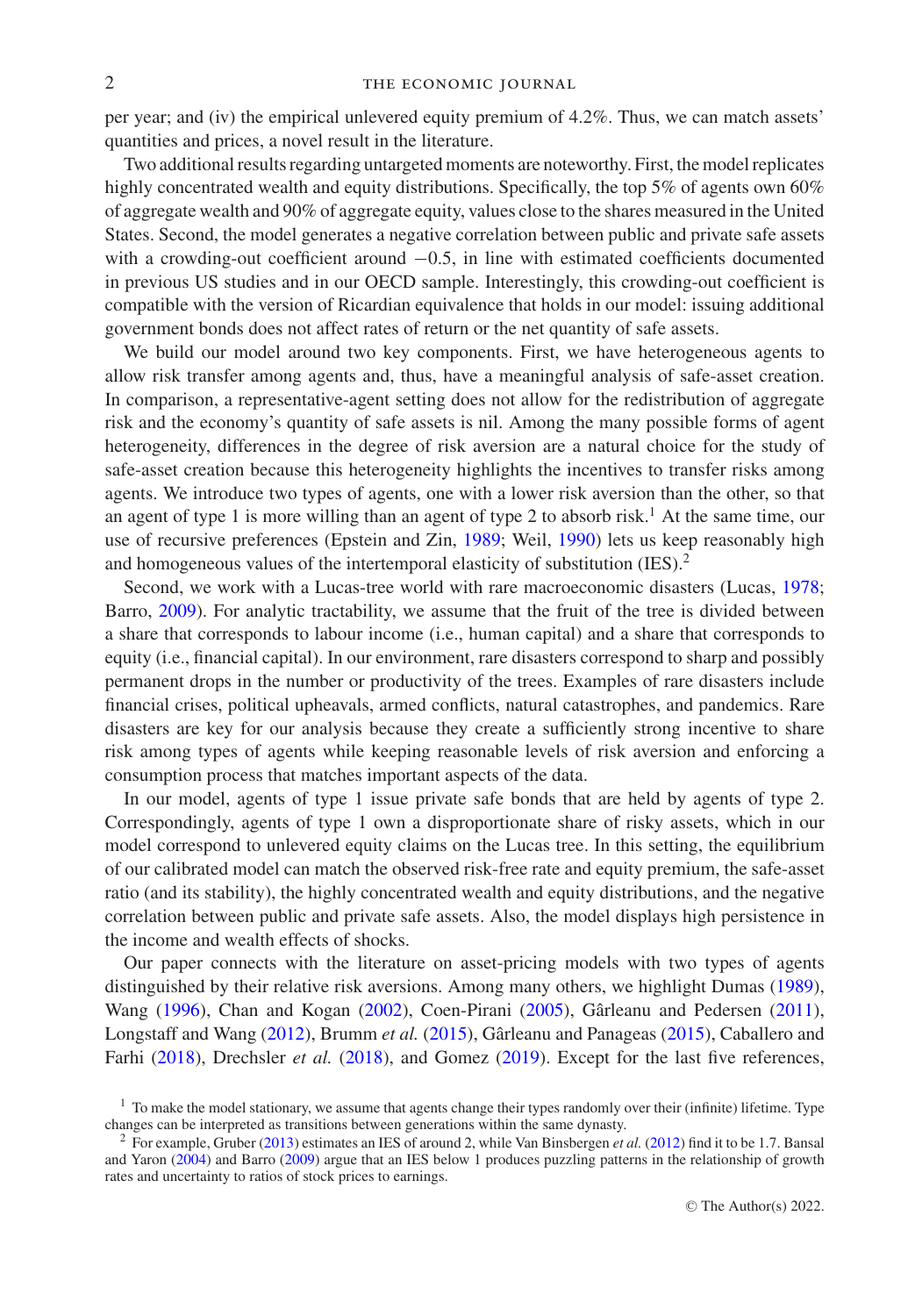these analyses assume time-separable power utility, augmented in Chan and Kogan [\(2002\)](#page-24-11) to include external habits. The focus of this literature is on asset-pricing effects from heterogeneous risk aversion. Our paper expands on this literature by studying how heterogeneous risk aversion affects the quantity of safe assets.

Coen-Pirani [\(2005\)](#page-24-12), Brumm *et al.* [\(2015\)](#page-24-14), and Drechsler *et al.* [\(2018\)](#page-24-16) study two-agent economies with recursive preferences, where agents differ only in their risk aversion, but they also introduce constraints on the trade of assets. Coen-Pirani [\(2005\)](#page-24-12) considers a margin requirement and finds that the model converges asymptotically to a representative-agent economy, despite the occasionally binding constraint. Brumm *et al.* [\(2015\)](#page-24-14) study a disaster model, but impose constraints on the sale of equity and bonds. By comparison, in our model, agents trade freely in equity and bonds, so that quantities and prices in these markets are determined by agents' desire to share risk, rather than by exogenously imposed constraints on asset trading. Drechsler *et al.* [\(2018\)](#page-24-16) introduce into the baseline two-agent model a liquidity requirement on the private issuance of safe assets (e.g., bank deposits). Consequently, the ratio of safe to total assets in their model is extremely sensitive to the liquidity cost, a result that deviates from observed data. Gârleanu and Panageas  $(2015)$  $(2015)$  and Gomez  $(2019)$  allow for two agents with recursive utility, but they focus on cases in which each agent's IES is close to the reciprocal of its coefficient of relative risk aversion (i.e., approximate CRRA).

An alternative route to generating high-risk premia with rare disasters is heterogeneity in beliefs across agents. The first paper to point this out was Chen *et al.* [\(2012\)](#page-24-20), where high risk premia result from the optimistic beliefs of a small group of agents. We are also close to Collin-Dufresne *et al.* [\(2017\)](#page-24-21), who generate high risk premia through differences in beliefs induced by learning about the mean growth rate of consumption and the probability of rare disasters across generations. However, neither of these two papers investigates the quantity of safe assets, the main goal of our paper.

The rest of the paper is organised as follows. Section [1](#page-2-0) documents empirical patterns for safe assets. Section [2](#page-7-0) presents our heterogeneous-agent model. For heuristic purposes, we begin with the tractable case where the IES for both types of agents equals one. Section [3](#page-13-0) shows that the results extend to settings with a general IES, including variable disaster size and defaultable long-term bonds. Section [4](#page-19-0) distinguishes between gross and net quantities of private bonds and studies the role of government bonds. Section [5](#page-21-0) relates the model's predictions to our empirical measurements in Section [1.](#page-2-0) Section [6](#page-23-0) concludes.

## <span id="page-2-0"></span>**1. The Safe-Asset Ratio in OECD Countries**

We estimate the safe-asset ratio in 34 OECD countries following the methodology of Gorton *et al.* [\(2012\)](#page-24-7), who undertook this exercise for the United States. Safe assets are defined as the sum of debt liabilities issued by three sectors: (i) government; (ii) central bank; and (iii) financial sector. We include in this measure four types of debt liabilities: (i) currency and deposits; (ii) debt securities; (iii) loans; and (iv) money-market-fund shares.<sup>3</sup> Total assets are defined as the sum of all liabilities issued by all sectors in the economy: general government, the financial sector,

<sup>3</sup> Gorton *et al.* [\(2012\)](#page-24-7) exclude intra-government loans (e.g., government bonds held by federal retirement programmes) and 15% of long-term bonds issued by financial corporations (e.g., MBS, ABS). Detailed breakdowns into intragovernment holdings and asset-backed securities are not available for the OECD data, which follow the classification of SNA2008 (see European Commission *et al.*, [2009,](#page-24-22) pp.226–7). Hence, we are not able to make similar adjustments in our OECD sample.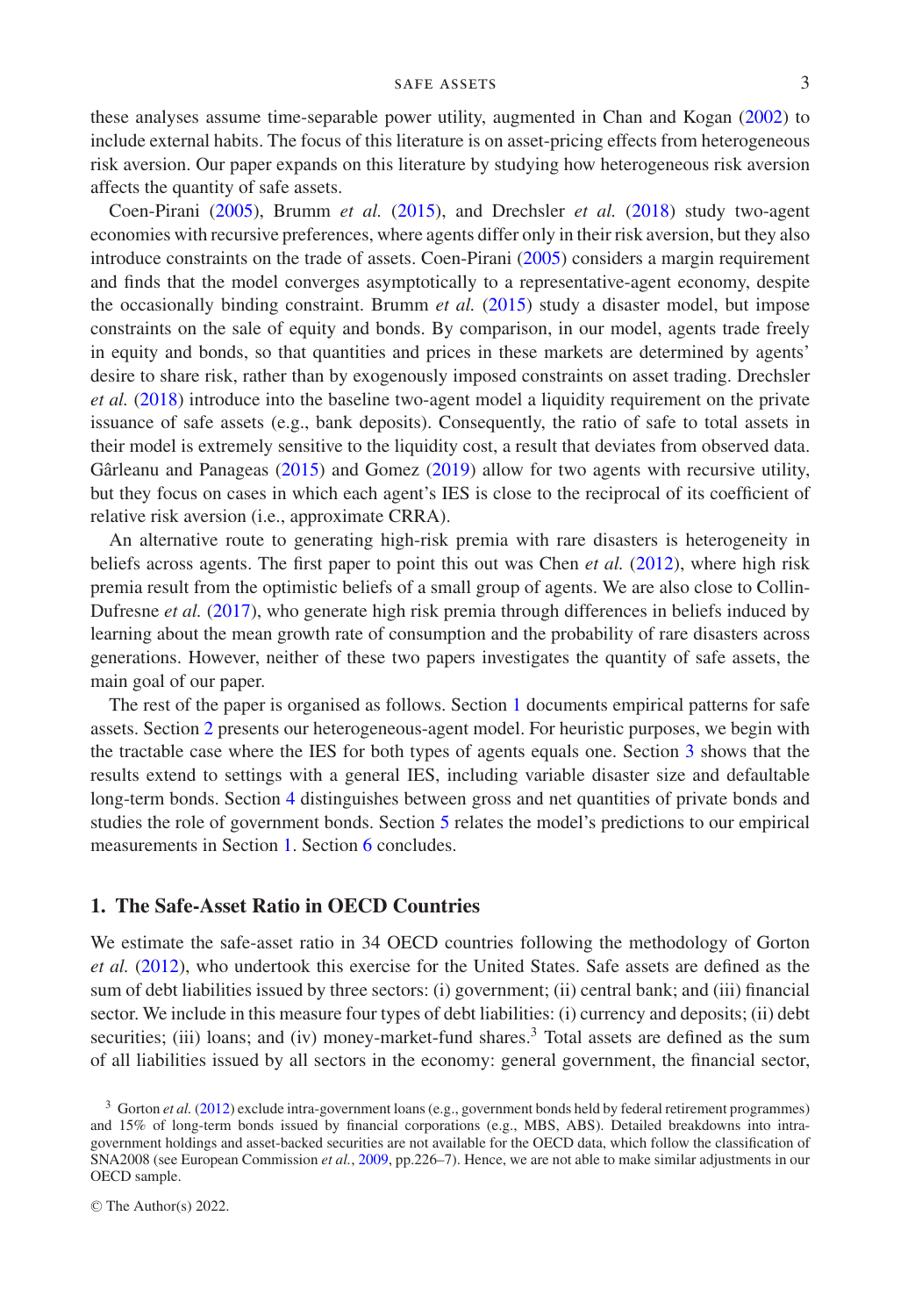<span id="page-3-0"></span>

|                      | Govt debt<br>Safe assets |              | Central bank debt | Financial debt | Total assets |
|----------------------|--------------------------|--------------|-------------------|----------------|--------------|
|                      | Total assets             | Total assets | Total assets      | Total assets   | <b>GDP</b>   |
| Austria              | 0.44                     | 0.13         | 0.03              | 0.27           | 8.2          |
| Belgium              | 0.37                     | 0.11         | 0.01              | 0.24           | 12.2         |
| <b>Brazil</b>        | 0.40                     | 0.13         | N/A               | 0.27           | 6.5          |
| Canada               | 0.29                     | 0.08         | 0.01              | 0.20           | 11.4         |
| Chile                | 0.22                     | 0.03         | 0.03              | 0.16           | 7.0          |
| Czech Republic       | 0.40                     | 0.10         | 0.07              | 0.22           | 4.8          |
| Denmark              | 0.31                     | 0.04         | 0.02              | 0.26           | 13.4         |
| Estonia              | 0.27                     | 0.03         | 0.05              | 0.19           | 6.0          |
| Finland              | 0.34                     | 0.08         | 0.03              | 0.24           | 8.5          |
| France               | 0.37                     | 0.09         | 0.02              | 0.26           | 12.5         |
| Germany              | 0.46                     | 0.10         | 0.04              | 0.32           | 7.6          |
| Greece               | 0.66                     | 0.27         | 0.12              | 0.26           | 7.0          |
| Hungary              | 0.34                     | 0.13         | 0.04              | 0.17           | 6.7          |
| Iceland              | 0.25                     | 0.05         | 0.03              | 0.17           | 12.9         |
| Ireland              | 0.26                     | 0.03         | 0.01              | 0.22           | 26.9         |
| Israel               | 0.36                     | 0.13         | 0.05              | 0.19           | 7.2          |
| Italy                | 0.52                     | 0.20         | 0.04              | 0.28           | 7.9          |
| Japan                | 0.54                     | 0.18         | 0.06              | 0.31           | 12.9         |
| Korea                | 0.36                     | 0.06         | 0.03              | 0.27           | 8.5          |
| Latvia               | 0.43                     | 0.09         | 0.09              | 0.26           | 4.9          |
| Lithuania            | 0.39                     | 0.16         | 0.07              | 0.16           | 3.9          |
| Mexico               | 0.30                     | 0.13         | 0.04              | 0.13           | 3.9          |
| Netherlands          | 0.35                     | 0.04         | 0.01              | 0.29           | 20.5         |
| Norway               | 0.29                     | 0.04         | 0.01              | 0.24           | 8.8          |
| Poland               | 0.37                     | 0.14         | 0.04              | 0.19           | 4.3          |
| Portugal             | 0.46                     | 0.17         | 0.05              | 0.24           | 10.3         |
| Slovak Republic      | 0.43                     | 0.18         | N/A               | 0.25           | 4.2          |
| Slovenia             | 0.43                     | 0.21         | 0.04              | 0.18           | 5.2          |
| Spain                | 0.48                     | 0.14         | 0.04              | 0.30           | 9.6          |
| Sweden               | 0.27                     | 0.04         | 0.01              | 0.22           | 12.4         |
| Switzerland          | 0.36                     | 0.02         | 0.06              | 0.27           | 14.2         |
| Turkey               | 0.34                     | 0.09         | 0.04              | 0.21           | 3.9          |
| United Kingdom       | 0.40                     | 0.07         | N/A               | 0.33           | 15.2         |
| <b>United States</b> | 0.30                     | 0.10         | 0.02              | 0.18           | 10.4         |
| Mean                 | 0.37                     | 0.11         | 0.04              | 0.23           | 9.4          |
| Mean (weighted)      | 0.37                     | 0.10         | 0.03              | 0.24           | 11.4         |
| Mean (weighted*)     | 0.37                     | 0.10         | 0.03              | 0.24           | 11.6         |
| Min.                 | 0.22                     | 0.02         | 0.01              | 0.13           | 3.9          |
| Max.                 | 0.66                     | 0.27         | 0.12              | 0.33           | 26.9         |

Table 1. *The Safe-Asset Ratio—OECD Countries (2015).*

*Notes:* Column 1 presents the safe-asset ratio, defined as the ratio of safe to total assets. Columns 2–4 show the components of the safe-asset ratio, and column 5 has the ratio of total assets to GDP. The weighted average is based on country values of total assets. Data source is financial balance sheets of OECD countries (SNA 2008).

∗ Asset-weighted means over a subsample of 16 countries with bond return data, reported in Table [2.](#page-4-0)

non-financial corporations, households, and the rest of the world. The data are from the financial balance sheets of OECD countries (SNA 2008). These data are roughly equivalent to the US flow of funds used by Gorton *et al.* [\(2012\)](#page-24-7), but cover many countries, though at a lower level of detail. Our definition of the safe-asset ratio is fixed across countries and time.

Table [1](#page-3-0) presents our cross-country estimates in 2015 of safe-asset ratios and Table [2](#page-4-0) shows the composition of these ratios. The safe-asset ratios range from 22% (Chile) to 66% (Greece). Among the largest economies, the United States has the lowest safe-asset ratio of 30%, while Japan has the highest ratio, 54%.<sup>4</sup> To be consistent with the model definition of safe assets

<sup>4</sup> Gorton *et al.* [\(2012\)](#page-24-7) estimate the safe-asset ratio at 31%–33% for the United States. Our estimate of the US safe-asset ratio of 30% is close to Gorton *et al.* [\(2012\)](#page-24-7), suggesting that our data limitations described in Note 3 are not substantial.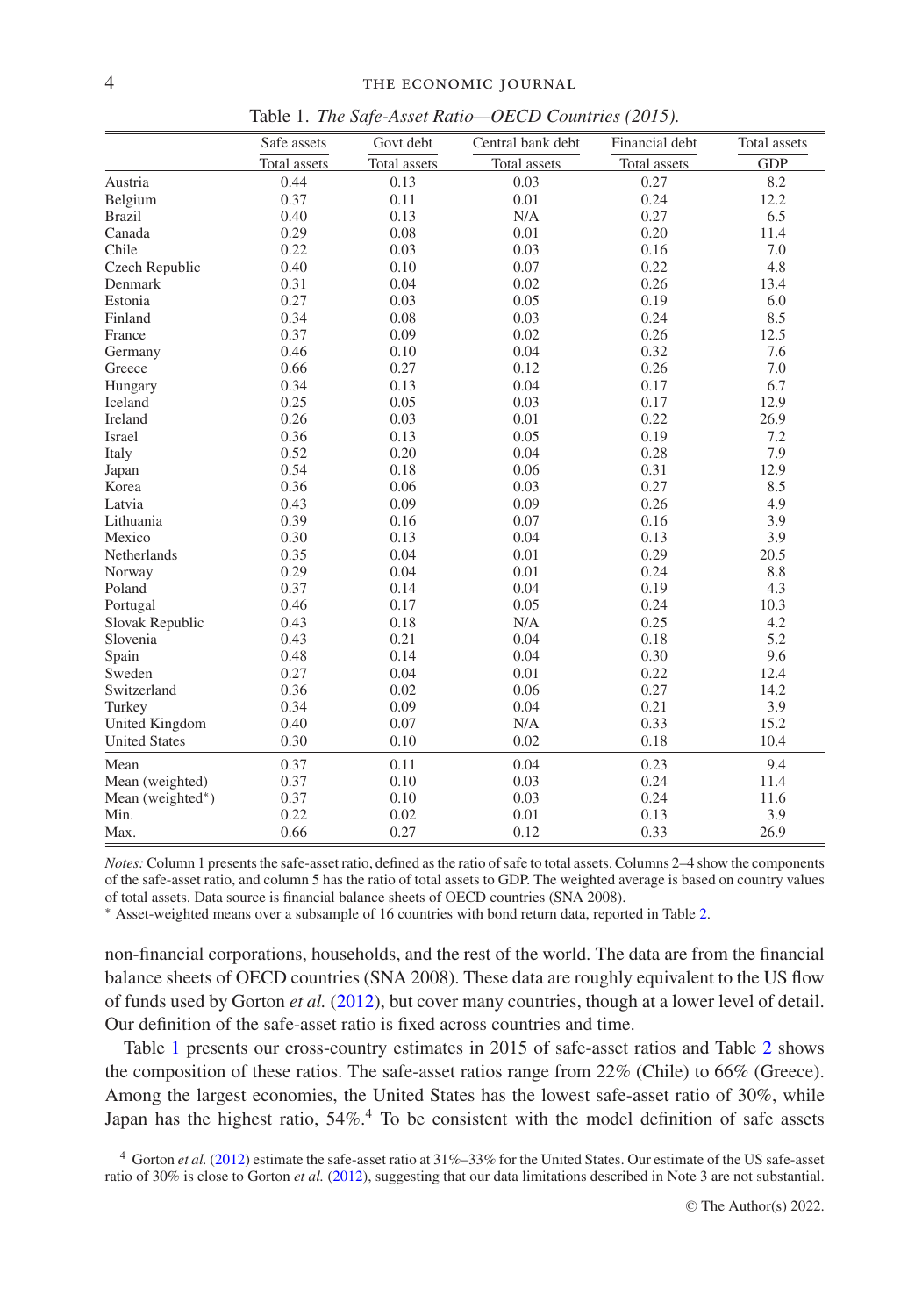|  |  |  | Table 2. Composition of Safe Liabilities Across Sectors (2015). |  |  |
|--|--|--|-----------------------------------------------------------------|--|--|
|--|--|--|-----------------------------------------------------------------|--|--|

<span id="page-4-0"></span>

|                      | Government   |          | Central bank |          | Financial sector |      |                       | Real returns             |                          |
|----------------------|--------------|----------|--------------|----------|------------------|------|-----------------------|--------------------------|--------------------------|
|                      |              |          |              |          |                  |      | Money                 |                          |                          |
|                      | <b>Bonds</b> | Deposits | <b>Bonds</b> | Deposits | <b>Bonds</b>     |      | Deposits market funds | <b>Bills</b>             | <b>Bonds</b>             |
| Austria              | 0.80         | 0.20     | 0.00         | 1.00     | 0.22             | 0.78 | 0.00                  | $-$                      | $\overline{\phantom{0}}$ |
| Belgium              | 0.79         | 0.21     | 0.00         | 1.00     | 0.14             | 0.86 | 0.00                  | 1.21                     | 3.01                     |
| <b>Brazil</b>        | 0.76         | 0.24     | N/A          | N/A      | 0.23             | 0.77 | 0.00                  | $\overline{\phantom{0}}$ | $\overline{\phantom{0}}$ |
| Canada               | 0.95         | 0.05     | 0.00         | 1.00     | 0.31             | 0.69 | 0.00                  | $\overline{a}$           | 3.92                     |
| Chile                | 0.97         | 0.03     | 0.46         | 0.54     | 0.23             | 0.69 | 0.08                  | $\overline{\phantom{0}}$ | $\overline{\phantom{0}}$ |
| Czech                | 0.87         | 0.13     | 0.00         | 1.00     | 0.11             | 0.89 | 0.00                  | $\overline{\phantom{0}}$ | $\overline{\phantom{0}}$ |
| Republic             |              |          |              |          |                  |      |                       |                          |                          |
| Denmark              | 0.74         | 0.26     | 0.22         | 0.78     | 0.49             | 0.51 | 0.00                  | 3.08                     | 3.58                     |
| Estonia              | 0.06         | 0.94     | 0.00         | 1.00     | 0.01             | 0.99 | 0.00                  | $\overline{\phantom{0}}$ | $\overline{\phantom{0}}$ |
| Finland              | 0.78         | 0.22     | 0.00         | 1.00     | 0.24             | 0.75 | 0.01                  | 0.64                     | 3.22                     |
| France               | 0.82         | 0.18     | 0.00         | 1.00     | 0.21             | 0.75 | 0.04                  | $-0.47$                  | 1.54                     |
| Germany              | 0.74         | 0.26     | 0.00         | 1.00     | 0.18             | 0.82 | 0.00                  | 1.51                     | 3.15                     |
| Greece               | 0.18         | 0.82     | 0.00         | 1.00     | 0.15             | 0.85 | 0.00                  | $\overline{\phantom{0}}$ | $\overline{\phantom{0}}$ |
| Hungary              | 0.85         | 0.15     | 0.00         | 1.00     | 0.08             | 0.89 | 0.03                  | $\overline{\phantom{0}}$ | $\overline{\phantom{0}}$ |
| Iceland              | 0.61         | 0.39     | 0.00         | 1.00     | 0.37             | 0.63 | 0.00                  | $\overline{\phantom{0}}$ | $\overline{\phantom{0}}$ |
| Ireland              | 0.65         | 0.35     | 0.00         | 1.00     | 0.33             | 0.67 | 0.00                  | -                        | $\overline{\phantom{0}}$ |
| Israel               | 0.97         | 0.03     | 0.30         | 0.70     | 0.21             | 0.77 | 0.02                  | $\overline{\phantom{0}}$ | $\overline{\phantom{0}}$ |
| Italy                | 0.82         | 0.18     | 0.00         | 1.00     | 0.23             | 0.77 | 0.00                  | 1.20                     | 2.53                     |
| Japan                | 0.87         | 0.13     | 0.00         | 1.00     | 0.13             | 0.87 | 0.00                  | 0.68                     | 2.54                     |
| Korea                | 0.91         | 0.09     | 0.43         | 0.57     | 0.22             | 0.75 | 0.03                  | $\overline{\phantom{0}}$ | $\overline{\phantom{0}}$ |
| Latvia               | 0.59         | 0.41     | 0.00         | 1.00     | 0.03             | 0.97 | 0.00                  | $\overline{\phantom{0}}$ | $\overline{\phantom{0}}$ |
| Lithuania            | 0.69         | 0.31     | 0.00         | 1.00     | 0.00             | 1.00 | 0.00                  | $\overline{\phantom{0}}$ | $\overline{\phantom{0}}$ |
| Mexico               | 0.89         | 0.11     | 0.02         | 0.98     | 0.11             | 0.89 | 0.00                  | $\overline{\phantom{0}}$ | $\overline{a}$           |
| <b>Netherlands</b>   | 0.71         | 0.29     | 0.00         | 1.00     | 0.33             | 0.67 | 0.00                  | 1.37                     | 2.71                     |
| Norway               | 0.51         | 0.49     | 0.00         | 1.00     | 0.36             | 0.62 | 0.01                  | 1.10                     | 2.55                     |
| Poland               | 0.74         | 0.26     | 0.23         | 0.77     | 0.04             | 0.96 | 0.00                  | $\overline{a}$           | $\overline{\phantom{0}}$ |
| Portugal             | 0.49         | 0.51     | 0.00         | 1.00     | 0.18             | 0.82 | 0.00                  | $-0.01$                  | 2.23                     |
| Slovak               | 0.62         | 0.38     | N/A          | N/A      | 0.06             | 0.94 | 0.00                  | $\overline{\phantom{0}}$ | $\overline{a}$           |
| Republic             |              |          |              |          |                  |      |                       |                          |                          |
| Slovenia             | 0.77         | 0.23     | 0.00         | 1.00     | 0.03             | 0.97 | 0.00                  | $\overline{\phantom{0}}$ | $\overline{\phantom{0}}$ |
| Spain                | 0.74         | 0.26     | 0.00         | 1.00     | 0.24             | 0.69 | 0.07                  | $-0.04$                  | 1.41                     |
| Sweden               | 0.76         | 0.24     | 0.27         | 0.73     | 0.42             | 0.57 | 0.02                  | 1.77                     | 3.25                     |
| Switzerland          | 0.66         | 0.34     | 0.00         | 1.00     | 0.08             | 0.92 | 0.00                  | 0.89                     | 2.41                     |
| Turkey               | 0.85         | 0.15     | 0.00         | 1.00     | 0.06             | 0.94 | 0.00                  | $\overline{\phantom{0}}$ |                          |
| United               | 0.87         | 0.13     | N/A          | N/A      | 0.19             | 0.81 | 0.00                  | 1.16                     | 2.29                     |
| Kingdom              |              |          |              |          |                  |      |                       |                          |                          |
| <b>United States</b> | 1.00         | 0.00     | 0.00         | 1.00     | 0.40             | 0.52 | 0.08                  | 2.23                     | 2.85                     |

*Notes:* The table presents the composition of debt liabilities issued by the safe sectors (government, central bank and financial sector) in each country. The figures are shares of total debt liabilities issued by the respective sectors (i.e., columns within each sector add to one). Bonds include short- and long-term debt securities. Deposits include currency, transferable deposits, other deposits, short-term loans and long-term loans (i.e., loans to the safe sectors). Money market funds are shares in money-market funds (on the liability side of the balance sheet). The last two columns report real returns on bills and government bonds from Jordà et al. [\(2019\)](#page-25-9) for the available countries, where data for Canada are from Barro and Ursúa ([2008\)](#page-24-23).

(i.e., fixed return with zero default probability), we later focus on a subsample of countries with particularly safe government bonds. In particular, Table [2](#page-4-0) also reports bond and bill returns for 16 countries, estimated by Barro and Ursua ([2008\)](#page-24-23) and Jordà *et al.* [\(2019\)](#page-25-9), for which samples of more than 100 years are available. For these 16 countries, the average bond return is low, varying from 1.4% (Spain) to 3.92% (Canada), close to the US bond return of 2.85%. Hence, we evaluate the government bonds in these 16 countries as safe and calibrate the model to match the average safe-asset ratio in this subsample, which is 37%.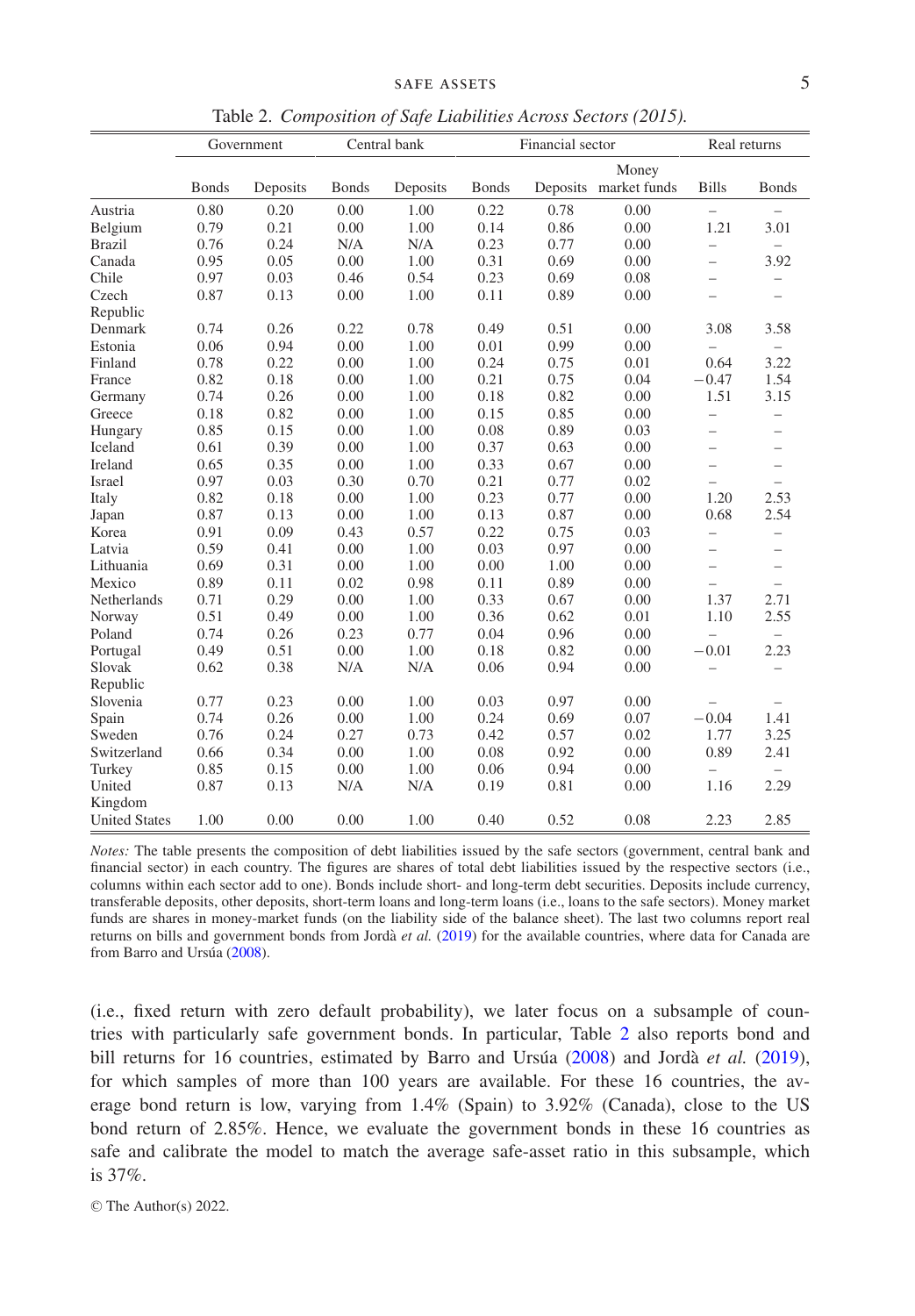<span id="page-5-0"></span>

Fig. 1. *The Safe-Asset Ratio in OECD Countries. Safe-asset ratio (safe assets/total assets) for the United States and for the following group of countries (for which we have full data from 1995): Austria, Belgium, Canada, Czech Republic, Denmark, Estonia, Finland, France, Germany, Greece, Hungary, Italy, Japan, Latvia, Lithuania, Netherlands, Norway, Poland, Portugal, Slovak Republic, Slovenia, Spain, Sweden and United Kingdom.*

Gorton *et al.* [\(2012\)](#page-24-7) found that the US safe-asset ratio was remarkably stable from 1952 to 2010, despite the dramatic changes in US financial markets over this period. Figure [1](#page-5-0) shows a similar finding for other countries for the period 1995–2017 for which data are available. The figure plots the safe-asset ratio for the United States and other countries. This ratio moves around a long-run level of 30% for the United States and 43% for the other countries. The safe-asset ratio is stable over time and in the cross section and did not change significantly even after the global financial crisis of 2008.

While there are large differences across countries in the size of their financial markets, the differences in their safe-asset ratios are much smaller. For instance, Mexico has the smallest ratio of total assets to GDP in the sample, 3.9, while Ireland has the largest, 26.9. Nevertheless, the safe-asset ratio in Mexico is 0.30, close to the 0.26 in Ireland. More generally, the crosscountry correlation between the safe-asset ratio and the ratio of total assets to GDP is close to zero, suggesting that the safe-asset ratio is not driven by the size of the financial sector. As we mentioned before, for the long time series for the US economy reported by Gorton *et al.* [\(2012\)](#page-24-7), the safe-asset ratio has not varied much despite the jump in the ratio of total assets to GDP from 4 in 1952 to 10 in 2010.

The stock of safe assets consists of claims issued by the public sector (government and central bank) and the private sector (financial institutions). Figure [2](#page-6-0) shows both types of safe assets in the United States (panel A) and other countries (panel B). Figure [2](#page-6-0) shows a crowding-out effect. When public safe assets increase, private safe assets decline. This phenomenon is salient after the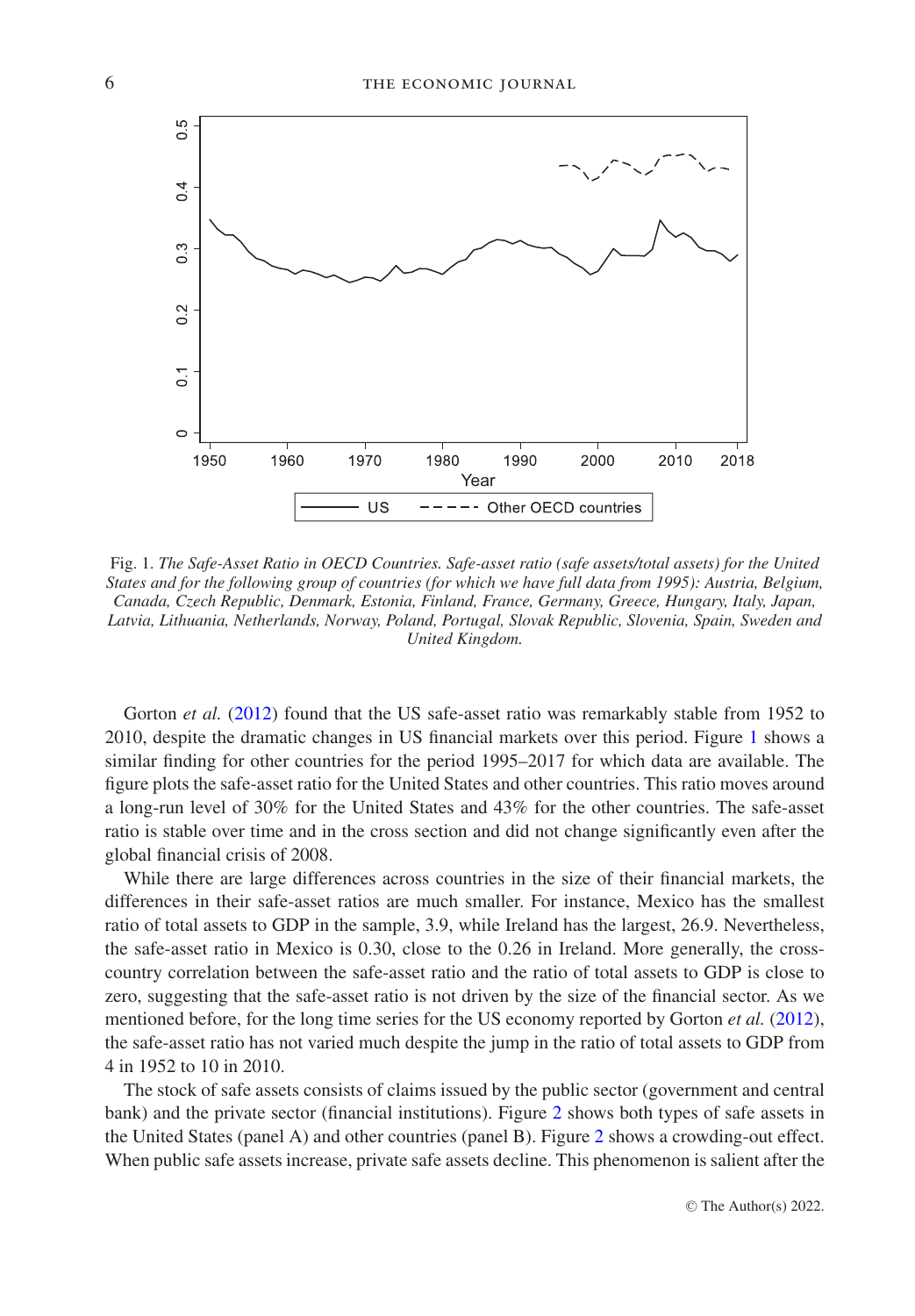<span id="page-6-0"></span>

A. US-Public, Private and Total Safe Assets





Fig. 2. *Public and Private Safe Assets (as shares of total assets). Public safe assets are defined as debt liabilities of the government and central bank. Private safe assets are debt liabilities of financial institutions. All presented as ratios to total assets. Non-US countries are listed in the note to Figure [1.](#page-5-0)*

global financial crisis. The US public safe-asset ratio (ratio of public safe assets to total assets) increased between 2007 and 2015 from 7% to 12%, while the private safe-asset ratio (ratio of private safe assets to total assets) declined from 23% to 18%. In non-US countries, the public safe-asset ratio increased over the same period from 10% to 14% and the private safe-asset ratio declined from 33% to 29%.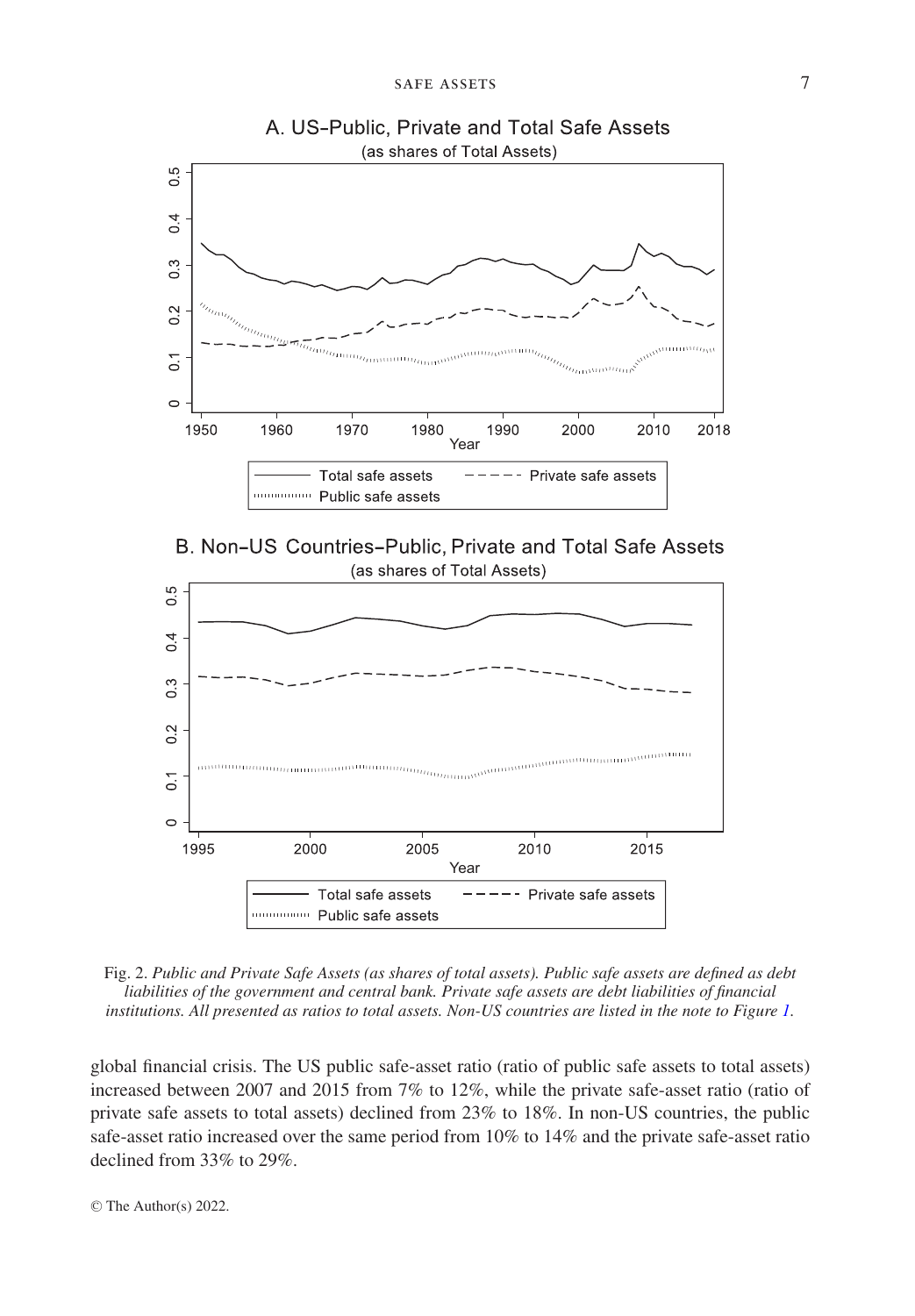<span id="page-7-1"></span>

|    |                                          | Coefficient | <b>SE</b> | Sample    | No. obs. |
|----|------------------------------------------|-------------|-----------|-----------|----------|
|    | <b>United States</b>                     | $-0.70$     | 0.09      | 1950-2018 | 69       |
|    | Non-US countries                         | $-0.77$     | 0.19      | 1995-2017 | 23       |
| 3. | <b>OECD</b>                              | $-0.70$     | 0.24      | 1995-2017 | 23       |
| 4. | OECD—balanced panel with fixed effects   | $-0.31$     | 0.04      | 1995-2017 | 575      |
| 5. | OECD—unbalanced panel with fixed effects | $-0.34$     | 0.03      | 1950-2018 | 642      |

Table 3. *Regressions of Private Safe Assets on Public Safe Assets.*

*Notes:* The table presents results for the following regression: private debt  $= \alpha + \beta^*$  public debt. Private debt is the ratio of financial corporations' debt to total safe debt. Public debt is the ratio of government and central bank debt to total safe debt. The first row reports regression for US time-series data shown in Figure [2,](#page-6-0) panel A. The second row reports a similar regression for aggregate time-series data of non-US countries shown in Figure [2](#page-6-0) panel B. The third row reports a similar regression for aggregate data of all OECD countries. The fourth row reports a balanced-panel regression with fixed effects. The fifth row reports an unbalanced-panel regression with fixed effects.

Using US data, Gorton *et al.* [\(2012\)](#page-24-7) and Krishnamurthy and Vissing-Jorgensen [\(2013\)](#page-25-0) estimate the crowding-out coefficient at around −0.5. We show later that a theoretical benchmark for the crowding-out coefficient in an economy that satisfies Ricardian equivalence is consistent with these studies. In our sample, regressions of private safe assets on public safe assets yield a coefficient of −0.70 (SE 0.09) for the United States and −0.77 (SE 0.19) for non-US countries (Table [3\)](#page-7-1).<sup>5</sup> While these coefficients are larger than those estimated by Gorton *et al.* [\(2012\)](#page-24-7) and Krishnamurthy and Vissing-Jorgensen [\(2013\)](#page-25-0), given our data limitations and the large standard errors, we consider them to be in line with the previous evidence.

Our findings suggest that the safe-asset ratio depends on deep parameters, which are relatively robust over time and across countries. Next, we build a model that matches the observed equity premium with realistic risk-aversion coefficients and generates a safe-asset ratio with a magnitude consistent with Table [1.](#page-3-0) In line with the empirical findings, our model's safe-asset ratio is fairly insensitive to most model parameters and, hence, unlikely to vary much over time.

## **2. Baseline Model**

<span id="page-7-0"></span>We work with an economy with two types of agents (one more risk averse than the other), a Lucas tree and two assets (an unlevered equity claim on the Lucas tree and a non-contingent, one-period private bond). The model is set up, for convenience, in discrete time, but we think of the period as short. Parts of the structure of our model parallel Longstaff and Wang [\(2012\)](#page-25-7).

#### 2.1. *Agents*

The total population is normalised to 1, where a fraction  $\mu$  is of type 1 and a fraction 1 –  $\mu$  is of type 2. The representative agent of type *i*, for  $i \in \{1, 2\}$ , has preferences of the form:

<span id="page-7-2"></span>
$$
U_{i,t} = \left\{ \left( \frac{\rho}{1+\rho} \right) C_{i,t}^{1-\theta} + \left( \frac{1}{1+\rho} \right) \left[ E_t \left( U_{i,t+1}^{1-\gamma_i} \right) \right]^{(1-\theta)/(1-\gamma_i)} \right\}^{1/(1-\theta)}.
$$
 (1)

The coefficients controlling relative risk aversion,  $\gamma_i$ , satisfy  $0 < \gamma_1 \leq \gamma_2$ ; that is, agent 1 has relatively low risk aversion. However, the IES,  $1/\theta > 0$ , and the rate of time preference,

<sup>5</sup> Panel regressions with fixed effects yield a smaller coefficient of <sup>−</sup>0.3 (Table [3,](#page-7-1) rows 4–5). Since these regressions do not account for cross-border holdings of safe assets (which may be significant for small open economies), the coefficients may be biased downward. We do not claim causality in our regressions. Instead, we argue that our model generates equilibrium behaviour regarding changes in safe assets that is entirely consistent with these regressions.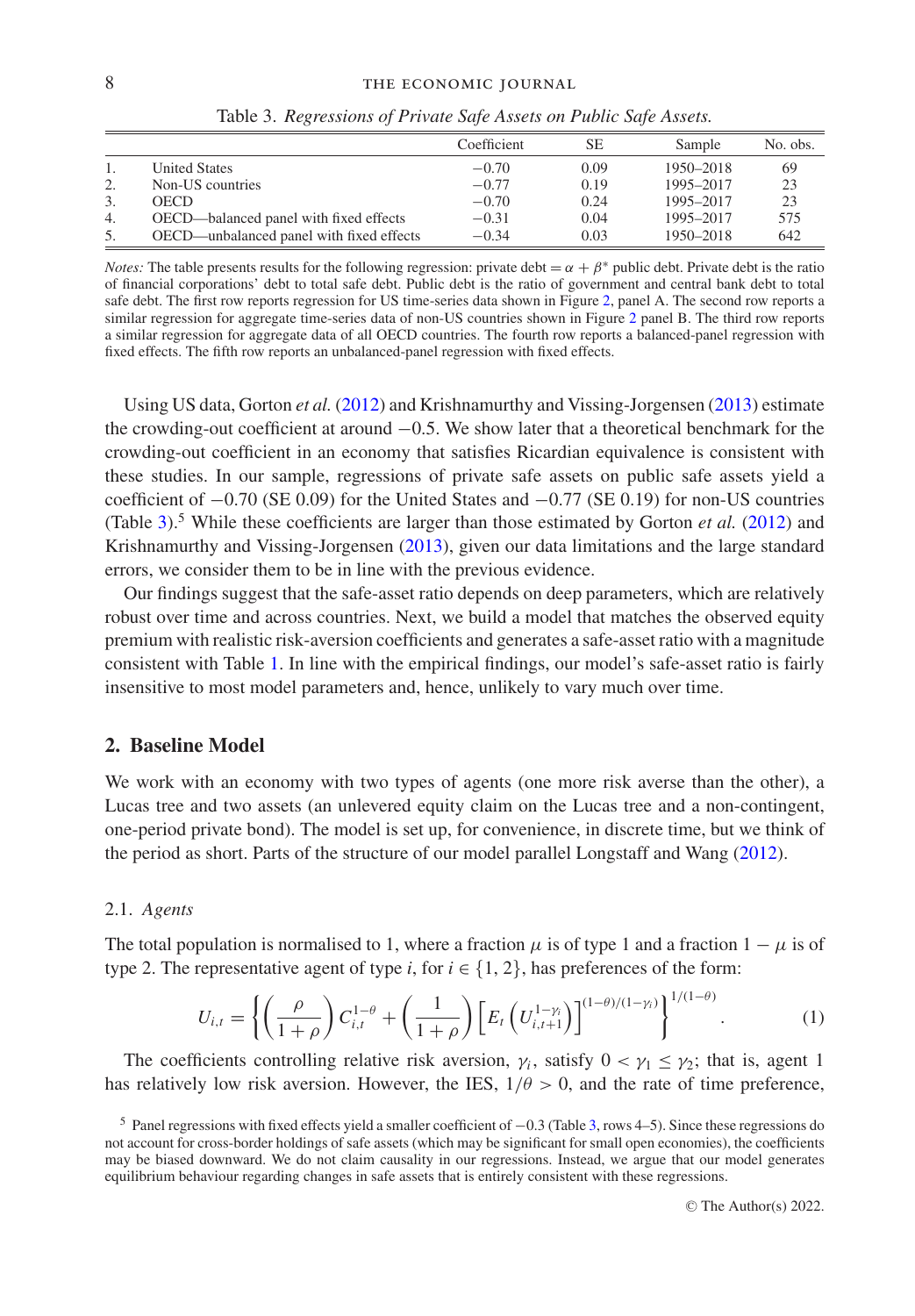$\rho > 0$ , are the same for the two agents. This assumption makes the mechanism behind our results transparent. For much of our analysis, we simplify the derivations by assuming  $\theta = 1$  (log utility).

#### 2.2. *The Lucas Tree*

The economy is endowed with a single Lucas tree, with size normalised to one, that generates real GDP of  $Y_t$  in period t. The tree owners receive  $\alpha Y_t$  as dividend income and the remaining  $(1 - \alpha)Y_t$  is paid to all agents equally as labour income. By market clearing:

<span id="page-8-0"></span>
$$
C_{1,t} + C_{2,t} = Y_t.
$$
 (2)

Ownership of the tree is shared between  $K_{1,t}$  and  $K_{2,t}$ :

<span id="page-8-1"></span>
$$
K_{1,t} + K_{2,t} = 1.
$$
 (3)

In (2)–(3),  $C_{i,t}$  and  $K_{i,t}$  denote aggregate consumption and equity, respectively, of type *i* agents. We use a convention whereby *Ki*,*<sup>t</sup>* applies at the end of period *t*, after the payment of the dividend,  $K_{i,t-1} \alpha Y_t$ , to agent *i*. The price of the tree in period *t* in units of consumables is  $P_t$ , of which  $(1 - \alpha)P_t$  corresponds to the valuation of human capital and  $\alpha P_t$  is the market value of financial capital.

The stochastic process that generates  $Y_t$  follows specifications like those in previous raredisaster models, except for the omission of a normally distributed business-cycle shock, which is quantitatively unimportant for our argument once we have rare disasters. There is a constant probability *p* per period of a disaster. With probability  $1 - p$ , real GDP grows over one period by the factor  $1 + g$ , where  $g \ge 0$  is constant. With probability p, a disaster occurs, and real GDP grows over one period by the factor  $(1 + g) \cdot (1 - b)$ , where  $b > 0$  is the size of a disaster. When the length of the period is short, the expected growth rate per year of GDP, denoted  $g^*$ , is:

<span id="page-8-2"></span>
$$
g^* \approx g - pb,\tag{4}
$$

where *g* and *p* are measured in annual units.

In the baseline setting, disasters last for only one period and have a single size (Barro, [2009\)](#page-24-9). In Subsection [3.3](#page-17-0) we examine the case of a time-invariant size distribution of disasters, as in Barro [\(2009\)](#page-24-9), and show that our main results hold. With more complexity, we could allow disasters with stochastic duration followed by a tendency for recovery with above-normal growth rates (Nakamura *et al.*, [2013;](#page-25-10) Barro and Jin, [2021\)](#page-24-24).<sup>6</sup> Other feasible extensions include time variation in *p* (as in Gabaix, [2012\)](#page-24-25) and *g* (as in Bansal and Yaron, [2004\)](#page-24-19).

As described later, the baseline calibration sets  $p = 0.04$  per year. This probability corresponds to the empirical frequency of disasters—defined as short-term declines in real per capita GDP of at least 10%—in a long-term panel of countries. A drop of 10% is also in line with the early estimates of per capita GDP reductions in countries that imposed aggressive COVID-19 lockdowns during the first half of 2020, such as Italy and Spain. The effective disaster size—i.e., the single value in the representative-agent economy that generates an equity premium corresponding roughly to the full-size distribution of disasters—is  $b = 0.32$ . The growth-rate parameter, corresponding to the non-disaster mean growth rate of real per capita GDP or consumption, is  $g = 0.025$  per year.

<sup>6</sup> The recovery tendency lowers the effective size, *b*, of a disaster. For some purposes, we could allow for recoveries within the present framework by adjusting *b*.

<sup>©</sup> The Author(s) 2022.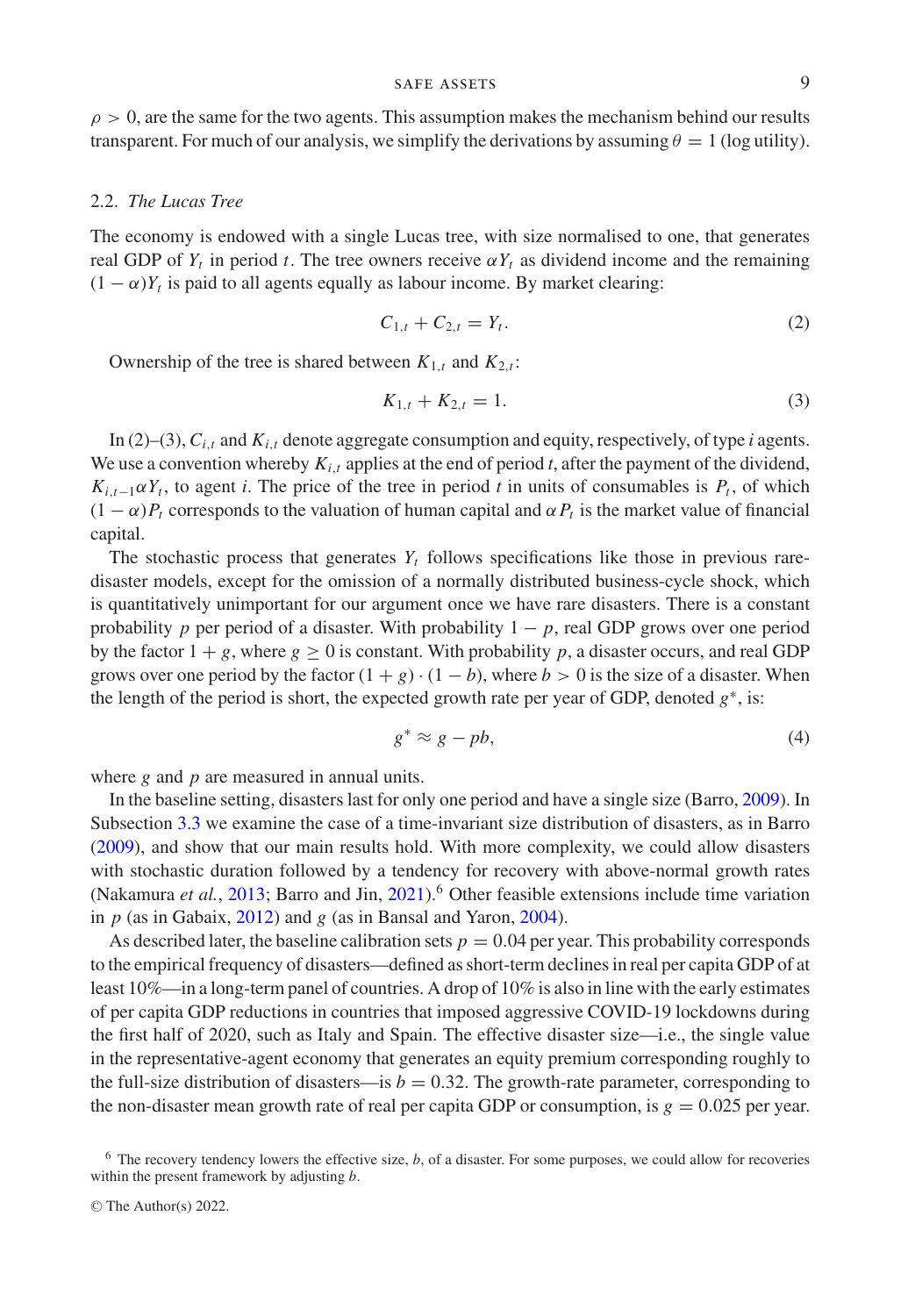#### 2.3. *Assets*

Agents can trade in two assets. The first asset is an unlevered equity claim,  $K_{i,t}$ , on the tree. Individual agents can go short on this claim. We also consider a non-contingent, one-period private bond,  $B_{i,t}$ . The bond pays the risk-free interest rate for period *t*, denoted  $r_t^f$ . The amount of principal and interest received or paid on bonds by agent *i* in period  $t + 1$  is  $(1 + r_{t+1}^f)B_{i,t}$ . The quantity *Bi*,*<sup>t</sup>* is negative for a borrower (issuer of a bond) and positive for a lender (holder of a bond). Since we work with a closed economy, the total quantity of these private bonds, when added up across the two agents, is zero:

<span id="page-9-4"></span><span id="page-9-0"></span>
$$
B_{1,t} + B_{2,t} = 0,\t\t(5)
$$

where  $B_{i,t}$  denotes aggregate bond holdings of type *i* agents. We ignore other motives to issue safe assets, such as tax incentives, or their use as collateral, medium of exchange, etc.

The baseline model assumes a fixed disaster size. In Subsection [3.3](#page-17-0) we extend the model to the case of variable disaster size while maintaining the restriction on two asset types only (equity and bonds). We will also explore the possibility of default and consider the case of long-term bonds. We will find that extensions to variable disaster size, defaultable bonds, and long-term durations do not significantly change our quantitative results.

Each agent's budget constraint for period *t* is:

$$
C_{i,t} + \alpha P_t K_{i,t} + B_{i,t} = \mu_i (1 - \alpha) Y_t + (\alpha Y_t + \alpha P_t) K_{i,t-1} + (1 + r_t^f) B_{i,t-1},
$$
 (6)

where  $\mu_i(1-\alpha)Y_t$  denotes labour income obtained by type *i* agents, with population shares  $\mu_1 = \mu$  and  $\mu_2 = (1 - \mu)$ . Dividend income of type *i* agents is  $\alpha Y_t K_{i,t-1}$  and the stock price is  $\alpha P_t$ . The choice for period *t* of  $C_{i,t}$ ,  $K_{i,t}$  and  $B_{i,t}$  occurs when  $Y_t$ ,  $P_t$  and  $r_{t+1}^f$  are known, but  $Y_{t+1}$  and  $P_{t+1}$  are not.

Let  $R_{t+1}$  represent the gross return on an asset between periods t and  $t + 1$ . This return equals  $(Y_{t+1} + P_{t+1})/P_t$  for equity and  $(1 + r_{t+1}^f)$  for bonds. Each agent seeks to maximise expected utility, given in [\(1\)](#page-7-2), subject to the budget constraint in [\(6\)](#page-9-0) and its initial assets. The first-order condition for each agent is:

$$
\left[E_t\left(U_{i,t+1}^{1-\gamma_i}\right)\right]^{\left(\frac{\theta-\gamma_i}{1-\gamma_i}\right)} = \left(\frac{1}{1+\rho}\right)E_t\left[U_{i,t+1}^{\theta-\gamma_i}\cdot\left(\frac{C_{i,t+1}}{C_{i,t}}\right)^{-\theta}\cdot R_{t+1}\right].\tag{7}
$$

The results simplify in straightforward ways under log utility,  $\theta = 1$ . When  $R_{t+1}$  equals the risk-free return,  $1 + r_{t+1}^f$ , and  $\theta = 1$ , [\(7\)](#page-9-1) implies:

<span id="page-9-3"></span><span id="page-9-2"></span><span id="page-9-1"></span>
$$
1 + r_{t+1}^f = (1 + \rho) / E_t \left[ \left( \frac{C_{i,t}}{C_{i,t+1}} \right) \left( \frac{U_{i,t+1}^{1-\gamma_i}}{E_t \left( U_{i,t+1}^{1-\gamma_i} \right)} \right) \right].
$$
 (8)

In equilibrium, the right-hand side of [\(8\)](#page-9-2) must be the same for both  $\gamma_1$  and  $\gamma_2$ . Thus, the prospective paths of uncertain consumption and utility levels for the two agents must accord with the differences in the coefficients of relative risk aversion.

When  $\theta = 1$ , each agent's consumption in period t is the fraction  $\rho/(1 + \rho)$  of that agent's resources (including human capital):

$$
C_{i,t} = \frac{\rho}{1+\rho} \cdot \left[ (Y_t + P_t) \cdot \left( (1-\alpha)\mu_i + \alpha K_{i,t-1} \right) + \left( 1 + r_t^f \right) \cdot B_{i,t-1} \right].
$$
 (9)  
© The Author(s) 2022.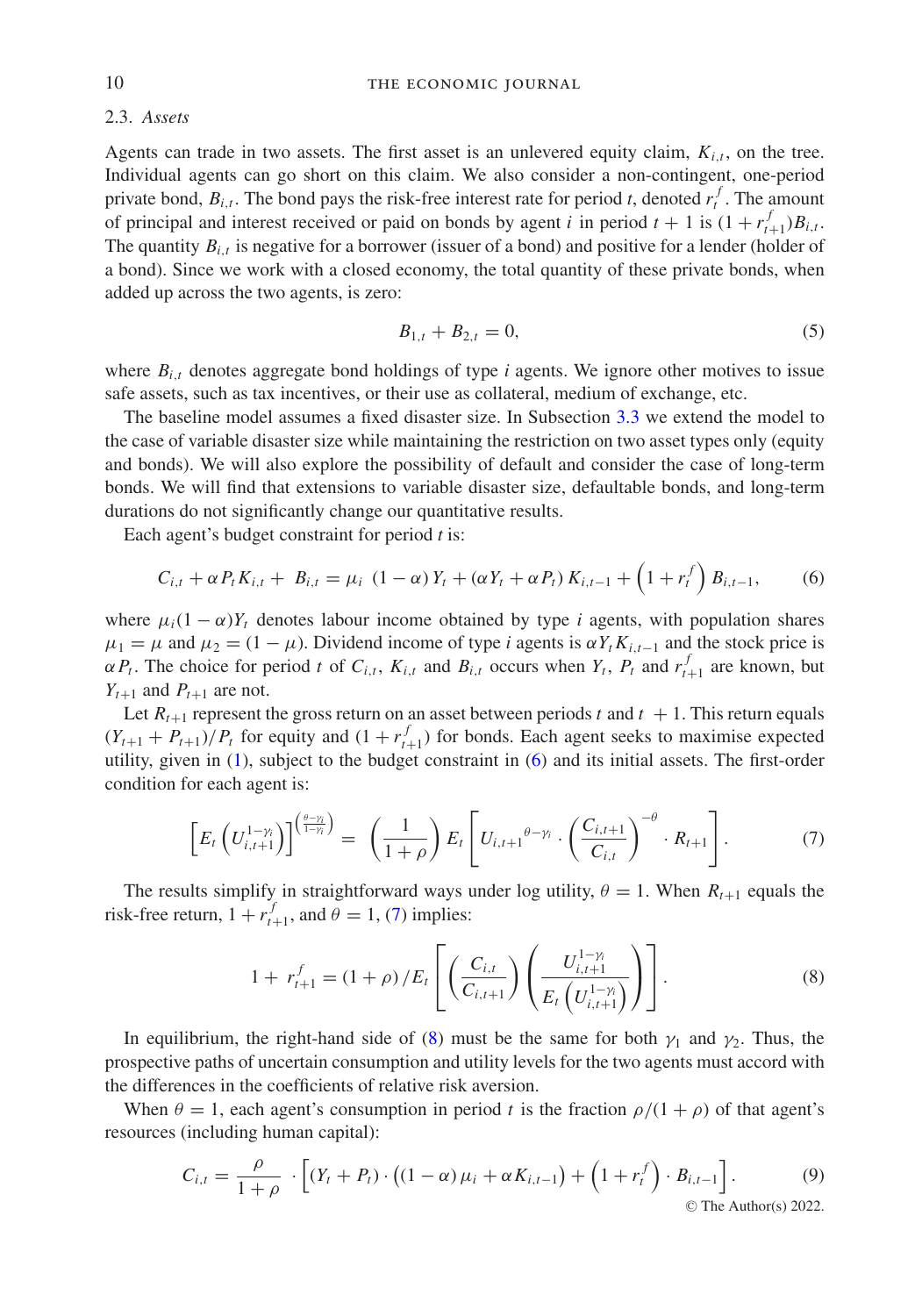Giovannini and Weil [\(1989,](#page-24-26) app. B) derive this condition for a representative-agent economy. Coen-Pirani [\(2005\)](#page-24-12) shows that [\(9\)](#page-9-3) also holds in a two-agent model with heterogeneous risk aversion.

Equations [\(6\)](#page-9-0), [\(8\)](#page-9-2) and [\(9\)](#page-9-3) jointly determine agent *i*'s choices of consumption,  $C_{i,t}$ , and portfolio allocation,  $(K_{i,t}, B_{i,t})$ . Adding up [\(9\)](#page-9-3) for the two agents and using the market clearing conditions from  $(2)$ ,  $(3)$  and  $(5)$  lead to:

<span id="page-10-0"></span>
$$
P_t = Y_t / \rho. \tag{10}
$$

Hence, under log utility, the equity price and the value of total assets are independent of parameters related to the expected growth rate, the uncertainty of the Lucas tree's yield and the degree of risk aversion. Thus, the expected rate of return on equity,  $r^e$ , equals the dividend yield,  $\rho$ , plus the expected rate of capital gain, which equals  $g^*$ , the expected growth rate of GDP and consumption:

$$
r^e \approx \rho + g^* \approx \rho + g - pb,
$$

where  $g^*$  is given in [\(4\)](#page-8-2). Since  $r^e$  is independent of uncertainty parameters, the effects of these parameters on the equity premium work through the risk-free rate,  $r<sup>f</sup>$ , rather than  $r<sup>e</sup>$ .<sup>7</sup>

#### 2.4. *Market Equilibrium*

Agent *i*'s wealth at the end of period  $t - 1$  is  $W_{i,t-1} = \alpha P_{t-1} K_{i,t-1} + B_{i,t-1}$ , so that agent 1's wealth share at the end of period  $t - 1$  is  $\frac{W_{1,t-1}}{W_{t-1}} = K_{1,t-1} + \frac{B_{1,t-1}}{\alpha P_{t-1}}$ . Notice that total wealth,  $W_{t-1}$ , equals the market value of equity,  $\alpha P_{t-1}$ .

To determine the equilibrium, we require an initial value for agent 1's wealth share. For example, this share might start at the population share  $(\mu)$  in period 0 with zero debt issue  $(K_{1,0} = \mu, B_{1,0} = 0)$ . Heuristically, if  $\gamma_1 < \gamma_2$ , there is an incentive in this initial position for agent 1 to issue risk-free bonds, so that  $B_{1,1} < 0$  in period 1, and these bonds will be held by agent 2, so that  $B_{2,1} > 0$ . That is, agent 1 borrows from agent 2 on a safe basis. Correspondingly, agent 1 uses its bond issue to increase its share of equity, so that  $K_{1,1} > \mu$  and  $K_{2,1} < 1 - \mu$ . In a richer model with endogenous capital, this process of safe credit creation could affect the equilibrium amount and composition of investment.

The pattern of bond and equity positions shifts risk from the high-risk-aversion agent 2 to the low-risk-aversion agent 1. However, the process does not entail complete risk shifting. Rather, enough bond issuance occurs so that the resulting stochastic paths of future consumption for each agent make the right-hand side of [\(8\)](#page-9-2) the same for each agent *i*.

We can use [\(8\)](#page-9-2) and [\(9\)](#page-9-3), along with the agents' budget constraints and utility functions, to solve numerically the equilibrium values of the safe interest rate, each agent's consumption and utility, and each agent's allocation of assets between equity and bonds, as functions of the agents' previous portfolios and current GDP. $8$  The realisation of  $Y_t$  (disaster or no disaster in the present case) then determines each agent's portfolio at the end of period *t*. These portfolios together with the realisation of  $Y_{t+1}$  pin down the equilibrium values for period  $t + 1$ , and so on.

 $7$  We know from previous analyses of this independent and identically distributed (i.i.d.) setting with a representative agent, such as Barro [\(2009\)](#page-24-9), that the equity premium is independent of the parameter  $\theta$ . Thus, setting  $\theta = 1$  does not affect the model's implications for the equity premium.

<sup>8</sup> Section [3](#page-13-0) carries out this analysis numerically on a detrended version of the model using a quarterly calibration.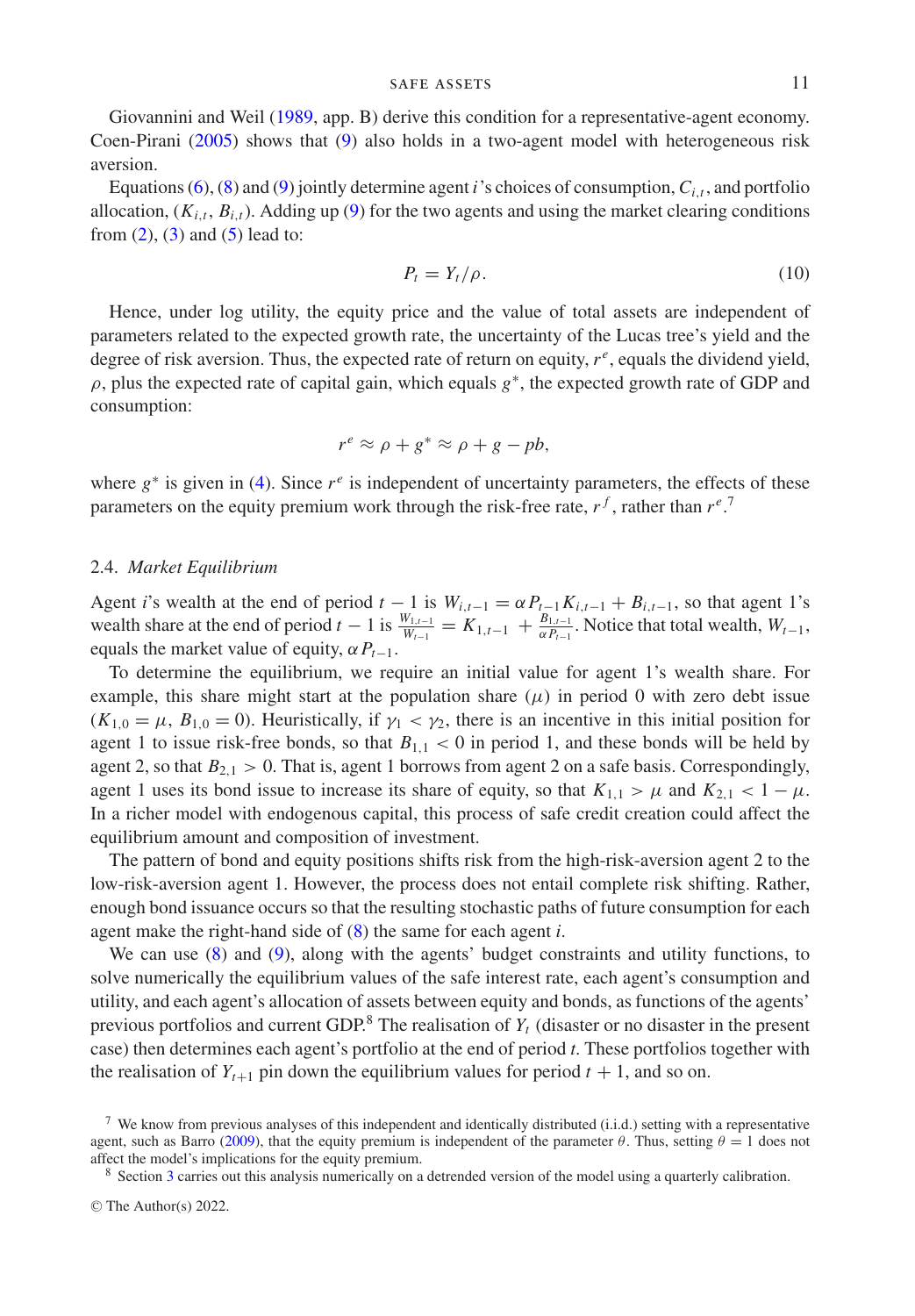Using [\(6\)](#page-9-0), [\(9\)](#page-9-3) and [\(10\)](#page-10-0), we can show for the case  $\theta = 1$  that agent 1's wealth share at the end of period *t* is related to asset holdings from the end of period  $t - 1$  in accordance with:

$$
\frac{W_{1,t}}{W_t} = K_{1,t-1} + \frac{\rho \left(1 + r_t^f\right) B_{1,t-1}}{(1 + \rho) \alpha Y_t}.
$$

If  $g_t \equiv (Y_t/Y_{t-1} - 1)$  is the GDP growth rate, the change in agent 1's wealth share from  $t - 1$ to *t* is:

<span id="page-11-0"></span>
$$
\frac{W_{1,t}}{W_t} - \frac{W_{1,t-1}}{W_{t-1}} \approx \frac{\rho B_{1,t-1}}{\alpha Y_{t-1}} \left( r_t^f - \rho - g_t \right). \tag{11}
$$

The approximation is exact for infinitely short periods.

Since the risk-free rate,  $r^f$ , will be less than  $\rho + g^*$ , which equals the expected rate of return on equity,  $r^e$ , the expectation of the right-hand side of [\(11\)](#page-11-0) is positive if  $B_{1,t-1} < 0$ . The expected change in agent 1's wealth share is positive whenever agent 1 (the low-risk-aversion agent) is borrowing in a risk-free manner from agent 2. We find numerically that agent 1's wealth share asymptotically approaches one, and the ratio of risk-free bonds,  $B_{1,t}$ , to total assets or GDP asymptotically approaches zero. The reason that agent 1's wealth share tends to rise over time is that this agent's wealth is relatively concentrated in risky equity, which has a higher expected rate of return than risk-free bonds (even after factoring in the occasional macroeconomic disasters, which tend to reduce agent 1's wealth share).<sup>9</sup> Hence, the model behaves in the long run like a representative-agent economy with a coefficient of relative risk aversion equal to  $\gamma_1$ .

The non-stationarity of the initial form of the model makes it unsatisfactory for studying the determination of wealth shares and quantities of safe assets. Previous models with this problem are Dumas [\(1989\)](#page-24-10) and Longstaff and Wang [\(2012,](#page-25-7) p.3208). To go further, we must modify the model to achieve stationarity and keep the expected wealth share of agent 1 asymptotically bounded away from one.

#### 2.5. *Type Changes and Stationarity*

A natural way to achieve stationarity is to have random type changes. Since type 1 agents tend to have above-average wealth, this process redistributes wealth back to type 2 agents.<sup>10</sup> Specifically, assume that a percentage  $v$  of the agents change type every period. The probability of changing from type 1 to type 2 is  $\nu(1 - \mu)$  and the probability of changing from type 2 to type 1 is  $\nu\mu$ . Thus, the representative agent within each type has a new wealth that reflects the wealth transfers from agents of the other type.

To allow for the type change, let *i* and *j* denote the agent type in period *t* and  $t + 1$ , respectively, where  $i, j \in \{1, 2\}$ . Then, agents' preferences are given by:

$$
U_{i,t} = \left\{ \left( \frac{\rho}{1+\rho} \right) C_{i,t}^{1-\theta} + \left( \frac{1}{1+\rho} \right) \left[ E_t \left( U_{j,t+1}^{1-\gamma_i} \right) \right]^{(1-\theta)/(1-\gamma_i)} \right\}^{1/(1-\theta)},
$$

where the expectation operator is taken with respect to the distribution of future output and type changes. Namely, agents internalise these type changes in their optimising decisions.

<sup>&</sup>lt;sup>9</sup> This result holds numerically for our calibrated parameters. Gârleanu and Panageas ([2015\)](#page-24-15) provide a full analytical solution of the wealth-share process in a closely related model.

 $10$  Some forms of tax/transfer systems provide an alternative mechanism to induce a stationary steady-state equilibrium. We explored this approach and found that a graduated income tax rate system can support an interior steady state in equilibrium, whereas a pure flat tax rate does not.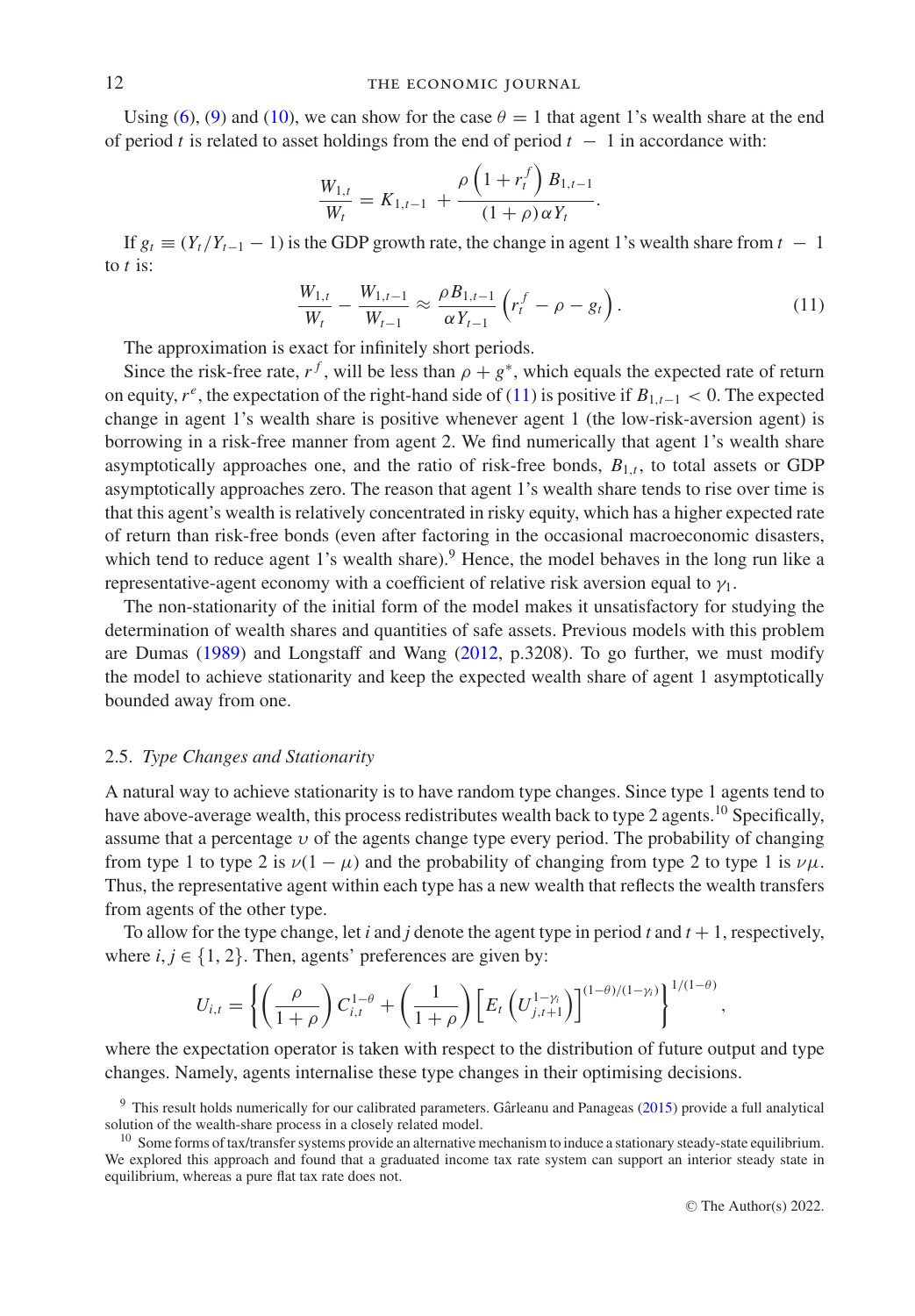A convenient feature of the model is that the agent's optimisation problem can be normalised by the beginning-of-period resources (Coen-Pirani, [2005\)](#page-24-12). Defining resources, including the market value of human capital, for period *t* by:

<span id="page-12-1"></span>
$$
A_{i,t} = (Y_t + P_t) \cdot ((1 - \alpha)\mu_i + \alpha K_{i,t-1}) + (1 + r_t^f) \cdot B_{i,t-1},
$$
\n(12)

the normalised utility function is:

$$
u_{i,t} = \left\{ \left( \frac{\rho}{1+\rho} \right) c_{i,t}^{1-\theta} + \left( \frac{1}{1+\rho} \right) \left( 1 - c_{i,t} \right)^{1-\theta} \left[ E_t \left[ \left( R_{i,t+1} u_{j,t+1} \right)^{1-\gamma_i} \right] \right]^{(1-\theta)/(1-\gamma_i)} \right\}^{1/(1-\theta)},
$$
\n(13)

where  $c_{i,t}$  and  $u_{i,t}$  denote consumption and utility as ratios to  $A_{i,t}$  and  $R_{i,t+1}$  is the total return on the agent's portfolio. If the portfolio share of equity and human capital is  $x_{i,t} = P_t ((1 - \alpha)\mu_i + \alpha K_{i,t-1})/(P_t((1 - \alpha)\mu_i + \alpha K_{i,t-1}) + B_{i,t})$ , then  $R_{i,t+1}$  is:

<span id="page-12-0"></span>
$$
R_{i,t+1} = x_{i,t} \cdot \left( \frac{Y_{t+1} + P_{t+1}}{P_t} \right) + (1 - x_{i,t}) \cdot \left( 1 + r_{t+1}^f \right).
$$

The agents maximise utility in [\(13\)](#page-12-0) by choosing the ratio of consumption to period *t*'s resources,  $c_{i,t}$ , and the equity share,  $x_{i,t}$ . Given that these decisions are independent of  $A_{i,t}$ , the optimal consumption ratios and equity shares  $(c_{i,t}, x_{i,t})$  are identical for all agents of the same type and we can aggregate easily across agent types. The value of assets held as equity and bonds at the end of period *t* is related to the choices of  $c_{i,t}$  and  $x_{i,t}$  and to resources,  $A_{i,t}$ , given in [\(12\)](#page-12-1), in accordance with:

$$
P_{t} \left( (1 - \alpha) \mu_{i} + \alpha K_{i,t} \right) = x_{i,t} \cdot (1 - c_{it}) \cdot A_{i,t} \tag{14}
$$

<span id="page-12-4"></span><span id="page-12-3"></span><span id="page-12-2"></span>
$$
B_{i,t} = (1 - x_{i,t}) \cdot (1 - c_{i,t}) \cdot A_{i,t}.
$$
 (15)

We allow for the transfer of assets across types that occurs when agents change type by changing the expression for resources in [\(12\)](#page-12-1) to:

$$
A_{i,t} = (Y_t + P_t) \cdot [(1 - \alpha)\mu_i + \alpha K_{i,t-1} - \alpha \nu \cdot (K_{i,t-1} - \mu_i)] + (1 - \nu) \cdot (1 + r_t^f) \cdot B_{i,t-1},
$$
\n(16)

where  $\mu_i$  is the population share of type *i*. In our case,  $\mu_1 = \mu$  and  $\mu_2 = 1 - \mu$ . Equation [\(16\)](#page-12-2) says that the resources of type *i* agents are reduced by the transfers when the equity share of type *i* agents,  $K_{i,t-1}$ , exceeds the 'population share',  $\mu_i$ . Equations [\(14\)](#page-12-3)–[\(16\)](#page-12-2) determine the laws of motion of the portfolios of the two types of agents.

For the case of log utility,  $\theta = 1$ , the expression for the change in the wealth share of agents of type 1 is modified from  $(11)$  to:

$$
\frac{W_{1,t}}{W_t} - \frac{W_{1,t-1}}{W_{t-1}} \approx \rho \cdot \frac{B_{1,t-1}}{\alpha Y_{t-1}} \cdot \left( r_t^f - \rho - g_t \right) + \nu \cdot \left( \mu - \frac{W_{1,t-1}}{W_{t-1}} \right). \tag{17}
$$

If  $v = 0$ , as before, the expectation of the right-hand side of [\(16\)](#page-12-2) is positive if  $B_{1,t-1} < 0$ . As agent 1's wealth share approaches one, *B*<sup>1</sup>,*t*−<sup>1</sup>/*Yt*−<sup>1</sup> asymptotically approaches zero and [\(17\)](#page-12-4) implies that the expectation of the change in agent 1's wealth share asymptotically approaches zero. Another property of the equilibrium with  $v = 0$  is that  $K_{1,t-1}$  asymptotically approaches one.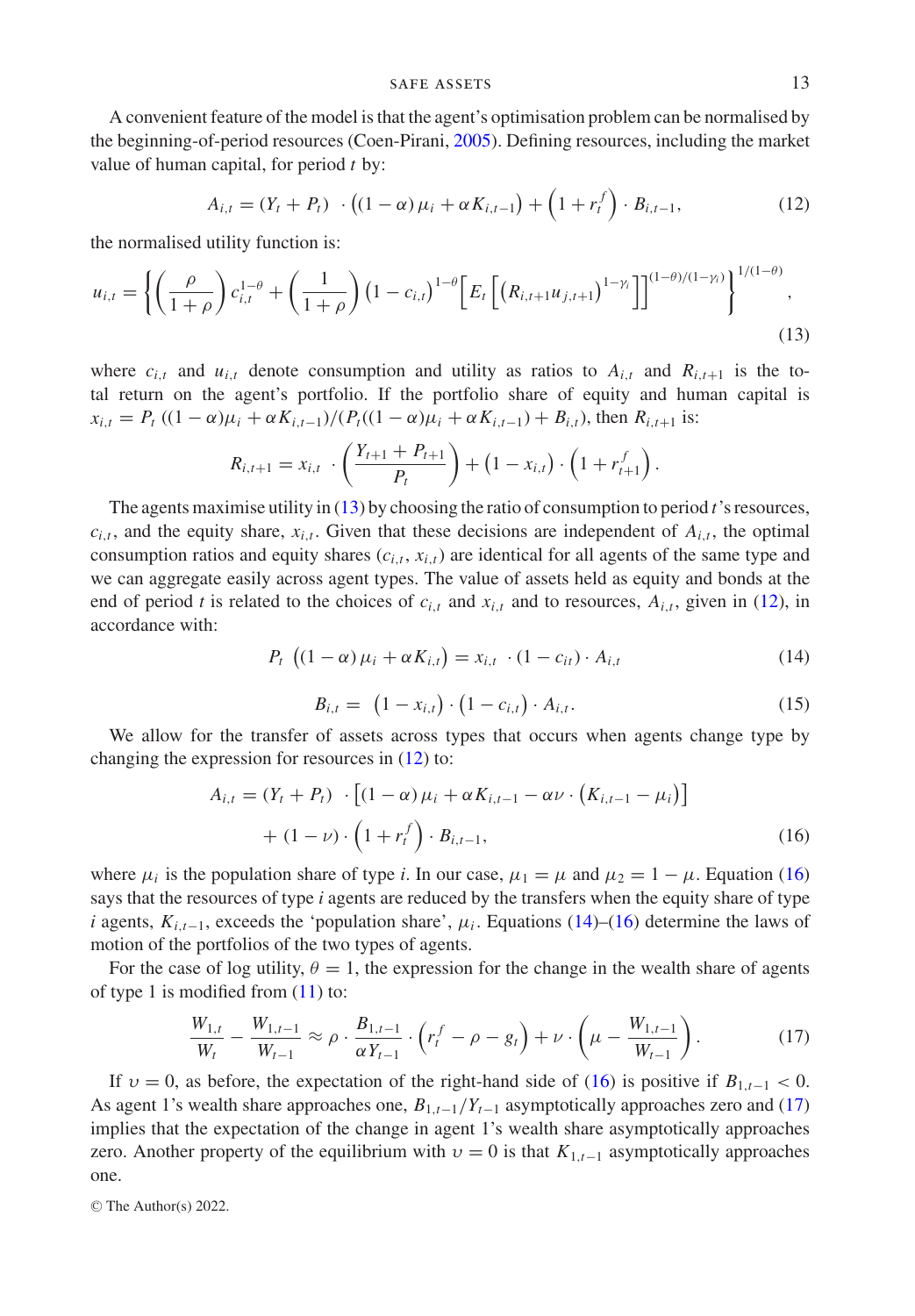<span id="page-13-1"></span>

|                           | Bottom 90% | $90 - 95\%$ | Top $5\%$ | Top $1\%$ |
|---------------------------|------------|-------------|-----------|-----------|
| Net worth                 | 23.5       | 11.5        | 64.9      | 37.2      |
| All equity claims         | 11.4       | 9.6         | 79.0      | 50.0      |
| <b>Stocks</b>             | 7.7        | 7.3         | 84.9      | 50.7      |
| Stock funds               | 7.3        | 7.5         | 85.2      | 51.5      |
| <b>Business</b>           | 6.0        | 5.1         | 88.8      | 64.6      |
| Indirect stock holdings*  | 25.0       | 19.5        | 55.5      | 23.7      |
| Real estate (net equity)* | 41.0       | 12.3        | 46.6      | 21.6      |
| Jewellery, art, etc.      | 29.6       | 9.3         | 61.1      | 37.0      |
| Vehicles                  | 74.9       | 8.3         | 16.8      | 6.3       |

Table 4. *Distribution of Wealth and Risky Assets (%).*

*Notes*: The table presents net worth share and risky asset shares of the bottom and top percentiles of the net worth distribution.

∗ Indirect stock holdings through investment funds, IRAs/Keoghs and other funds, as defined by Bhutta *et al.* [\(2020\)](#page-24-27).

∗∗ Residential and non-residential holdings net of debt.

*Source*. Survey of Consumer Finances, 2019.

If  $v > 0$ , when  $K_{1,t-1}$  is close to one and  $B_{1,t-1}/Y_{t-1}$  is negligible, the term on the far right of [\(17\)](#page-12-4) is negative and dominates in magnitude the first term on the right. It follows that the expected change in agent 1's wealth share reaches zero before *K*1,*t*−<sup>1</sup> gets close to one and  $B_{1,t-1}/Y_{t-1}$  becomes negligible. For this reason, the economy tends to approach a stochastic steady state in which the mean wealth shares for each type of agent are between zero and one. We will next compute these (steady state) mean wealth shares as well as the means of safe assets (expressed relative to total assets or GDP) and risk-free rates,  $r<sup>f</sup>$ .

## <span id="page-13-0"></span>**3. Quantitative Analysis**

We now extend our analysis and consider cases beyond  $\theta = 1$ , with the IES still the same for both agents. To do so, we solve the model numerically using the Taylor projection algorithm proposed by Levintal [\(2018\)](#page-25-11). This method has been shown to work well in models with rare disasters by Fernández-Villaverde and Levintal  $(2018)$  $(2018)$ . The algorithm approximates the solution by polynomials that zero the Taylor series of the residual function (up to a finite order) at a given point in the state space. By Taylor's theorem, the residual function is approximately zero around that point; hence, the solution is locally accurate in this neighboorhood. We make the approximation over the long-run domain of the model and simulate the model for 2,000 years. See Levintal [\(2018\)](#page-25-11) and Fernández-Villaverde and Levintal ([2018\)](#page-24-28) and the computational Online Appendix for further details.

Aside from the coefficients of relative risk aversion,  $\gamma_1$  and  $\gamma_2$ , the baseline parameter values, listed in the note to Table [5](#page-15-0) are  $\rho = 0.04$  per year (rate of time preference),  $g = 0.025$  per year (growth-rate parameter),  $p = 0.04$  per year (disaster probability) and  $b = 0.32$  (effective disaster size). These values accord with the empirical analysis in Barro and Ursúa  $(2012)$  $(2012)$ . These parameter values imply from [\(4\)](#page-8-2) that the expected growth rate is

$$
g^* = g - p \cdot b = 0.0122 \,\text{per year}.
$$

The population share of low-risk-aversion agents is calibrated at  $\mu = 0.05$ . These agents correspond to the shareholders of the financial system that issue safe liabilities. According to the Survey of Consumer Finances (SCF), Table [4,](#page-13-1) the top 5% of the population owns almost the entirety of stocks (85% of direct stock holdings, 85% of stock funds and 89% of businesses).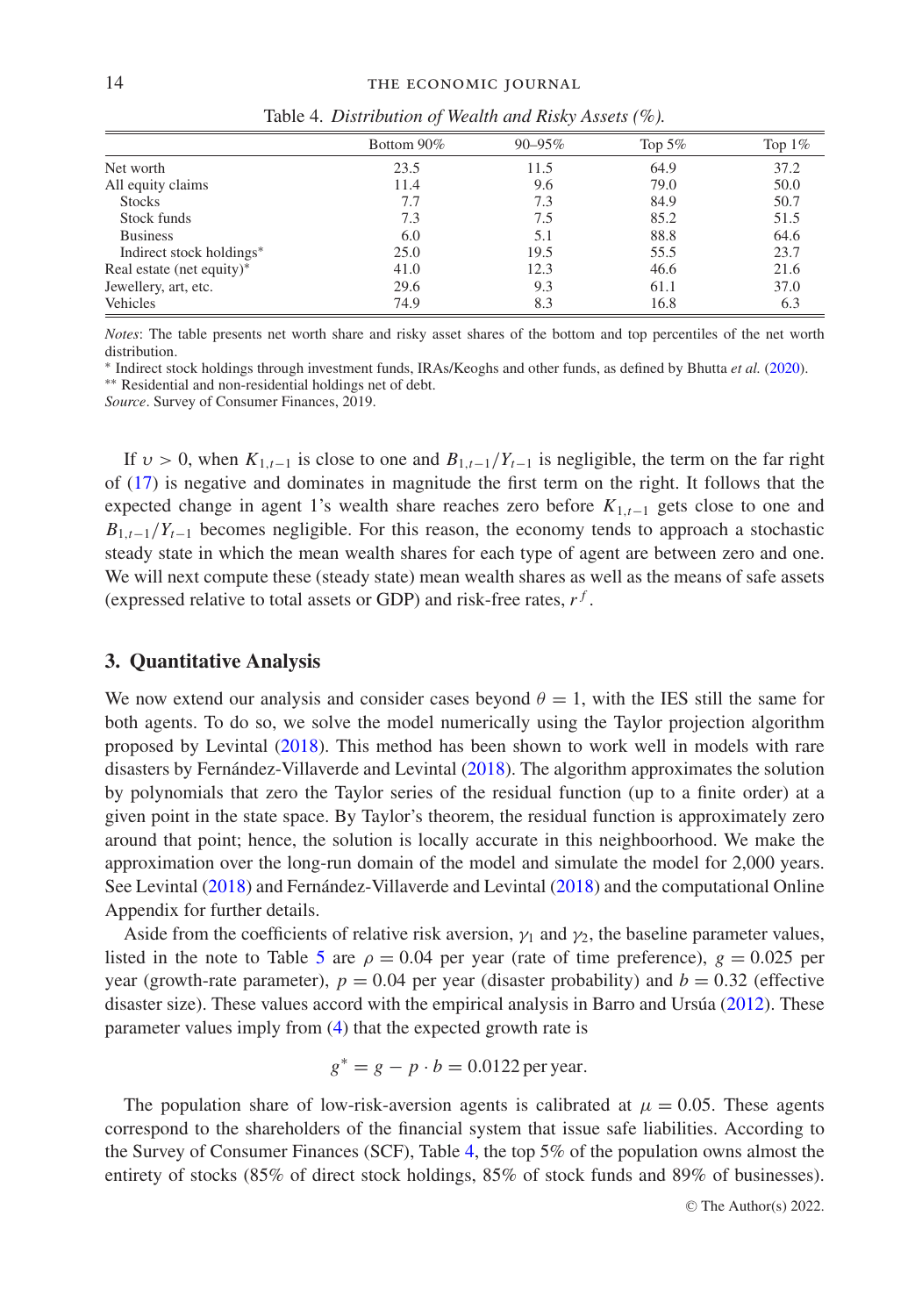Thus, the data suggest that the top 5% of households own most of the financial sector. Our calibration is in line with previous studies of heterogeneous-agent models that interpret the lowrisk-aversion agents as a relatively small group. For instance, Kekre and Lenel [\(2021\)](#page-25-12) calibrate the population share of low-risk-aversion agents at  $4\%$ , Gârleanu and Panageas ([2015\)](#page-24-15) at  $1\%$  and Gomez [\(2019\)](#page-24-17) at 5%.<sup>11</sup>

We calibrate the type-change rate at  $\nu = 0.02$  per year, which corresponds approximately to the average US adult mortality rate. Accordingly, type changes are interpreted implicitly as transitions between generations within the same dynasty. The baseline case assumes  $\theta = 1$  (log utility). Later, we carry out sensitivity analyses for the parameters  $\nu$ ,  $\mu$ ,  $\theta$  and  $p$ .

### 3.1. *A Representative Agent*

Consider the case of a representative agent,  $\gamma_1 = \gamma_2 = \gamma$ . In this situation, if we start with agent 1's wealth share at  $\mu = 0.05$ , the equilibrium quantities of bonds,  $B_{1,t}$  and  $B_{2,t}$ , are zero and the ownership of equity is evenly distributed,  $K_{1,t} = 0.05$ ,  $K_{2,t} = 0.95$ , over time, irrespective of the realisations of  $Y_t$ . Because of log utility, the expected rate of return on equity,  $r^e$ , is fixed at  $\rho + g^*$ , where  $\rho = 0.04$  per year and  $g^* = 0.0122$ , so that  $r^e = 0.052$  per year, which is independent of  $\gamma$ .

The price of equity is  $P = Y/\rho = 25 \cdot Y$ . In this representative-agent case with infinitely short periods, the equilibrium risk-free rate can be written in closed form, if  $\gamma \neq 1$ , as:

$$
r^f = \rho + \theta g + p \left( \frac{\theta - 1}{\gamma - 1} \right) - p(1 - b)^{-\gamma} + p \left( \frac{\gamma - \theta}{\gamma - 1} \right) (1 - b)^{1 - \gamma}.
$$

If  $\theta = 1$ , as  $\gamma$  approaches 1,  $r^f$  approaches  $\rho + g - pb/(1 - b)$ .

A higher  $\gamma$  lowers the risk-free rate,  $r^f$ , and thereby raises the equity premium. For instance,  $r^f$ varies from 0.046 at  $\gamma = 1$  to  $-0.055$  at  $\gamma = 6$ . In our model, which lacks risk-free and costless storage of output, there is nothing special about a negative risk-free rate. An unlevered equity premium between 0.03 and 0.06 (corresponding to historical data) requires  $\gamma$  to be between 3 and 4.5. For a given  $\gamma$ ,  $r^f$  is fixed over time, regardless of the realisations of  $Y_t$ . Recall, however, that this risk-free rate is a shadow rate because no risk-free borrowing and lending occur in equilibrium. That is, no net safe assets are created in this representative-agent environment.

#### 3.2. *Heterogeneity in Risk Aversion*

We move now to the case where agents are heterogeneous in their risk aversion. Table [5](#page-15-0) reports our main results. Since the type-change rate is  $\nu = 0.02$  per year and  $\mu = 0.05$ , an agent with high risk aversion (type 2) changes to low risk aversion (type 1) at the rate  $\mu \cdot \nu = 0.001$  per year. We also assume that the labour-income share is  $\alpha = 2/3$ , roughly the average in US data, while the other parameters are the same as in the previous subsection.

Table [5](#page-15-0) shows combinations of  $\gamma_1$  and  $\gamma_2$  that generate a mean steady-state risk-free rate of  $r^f = 0.010$  and a mean steady-state unlevered equity premium of  $r^e - r^f = 0.042$ . That is, these combinations of  $\gamma_1$  and  $\gamma_2$  match the empirical averages of the risk-free rate and the equity

<sup>&</sup>lt;sup>11</sup> We follow previous papers in sharing labour income equally among all agents. This improves the comparability of our findings with existing results. In any case, changing how labour income is distributed has a minor quantitative effect for the purposes of this paper.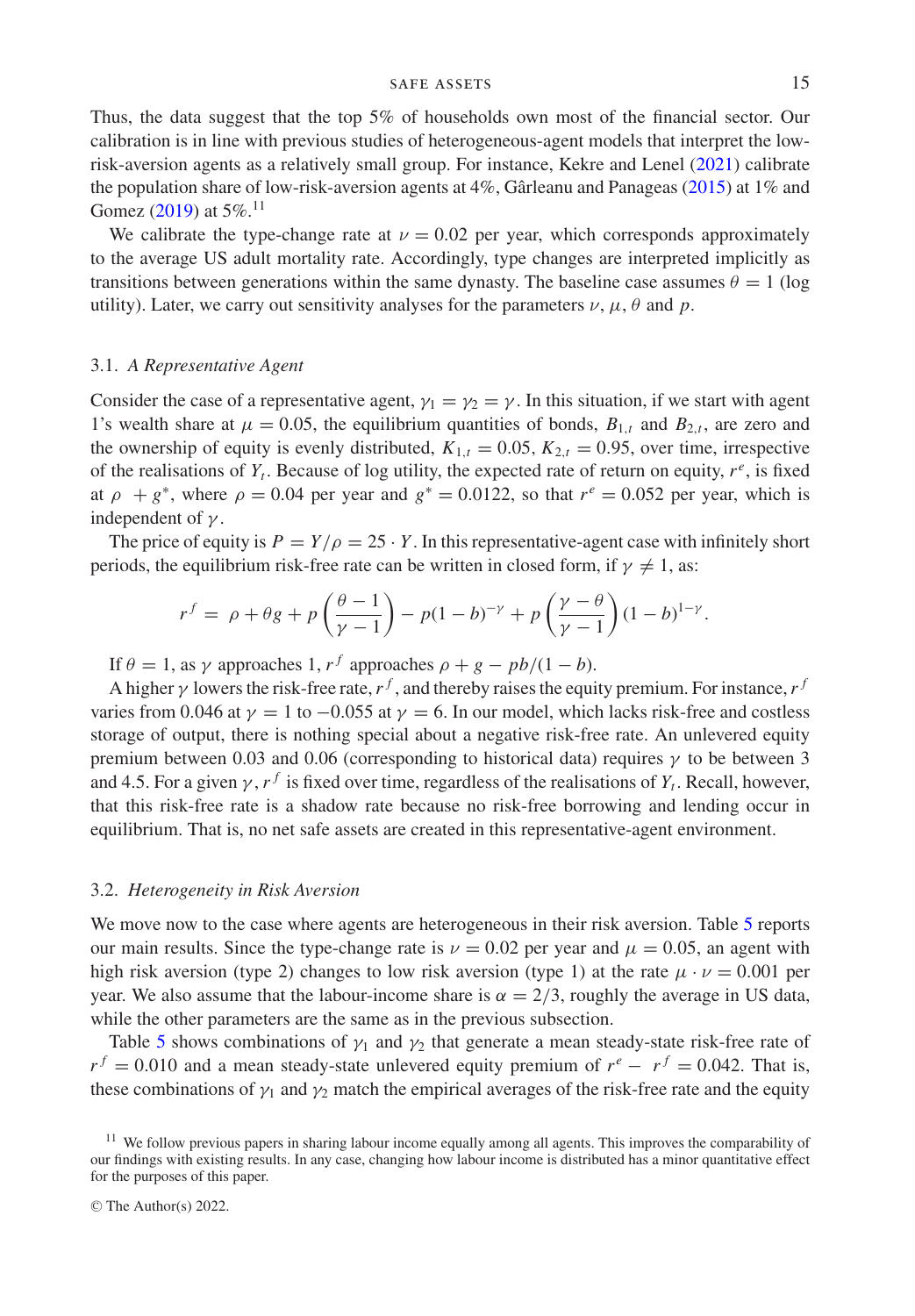| (1)        | (2)        | (3)   | (4)            | (5)        | (6)      | (7)   | (8)     | (9)       | (10)      |
|------------|------------|-------|----------------|------------|----------|-------|---------|-----------|-----------|
| $\gamma_1$ | $\gamma_2$ | $r^e$ | r <sup>J</sup> | $\sigma^e$ | $\sigma$ | $K_1$ | $W_1/W$ | $ B_1 /W$ | $ B_1 /Y$ |
| 3.85       | 3.85       | 0.052 | 0.010          | 0.0646     | 0.0000   | 0.050 | 0.050   | 0.000     | 0.00      |
| 3.30       | 3.89       | 0.052 | 0.010          | 0.0646     | 0.0000   | 0.122 | 0.096   | 0.026     | 0.22      |
| 2.90       | 3.98       | 0.052 | 0.010          | 0.0646     | 0.0002   | 0.251 | 0.179   | 0.072     | 0.60      |
| 2.80       | 4.02       | 0.052 | 0.010          | 0.0646     | 0.0004   | 0.308 | 0.216   | 0.092     | 0.77      |
| 2.70       | 4.07       | 0.052 | 0.010          | 0.0646     | 0.0005   | 0.382 | 0.263   | 0.119     | 0.99      |
| 2.60       | 4.15       | 0.052 | 0.010          | 0.0646     | 0.0008   | 0.487 | 0.330   | 0.157     | 1.31      |
| 2.50       | 4.29       | 0.052 | 0.010          | 0.0646     | 0.0012   | 0.649 | 0.433   | 0.216     | 1.80      |
| 2.40       | 4.54       | 0.052 | 0.010          | 0.0646     | 0.0017   | 0.905 | 0.593   | 0.312     | 2.60      |
| 2.30       | 5.50       | 0.052 | 0.010          | 0.0646     | 0.0032   | 1.607 | 1.035   | 0.571     | 4.76      |

<span id="page-15-0"></span>Table 5. *Steady-State Equity Ownership, Wealth Share, and Safe Assets Alternative values of* γ<sup>1</sup> *and*  $\nu$ <sub>2</sub> *that generate*  $r^e = 0.052$  *and*  $r^f = 0.010$ .

*Notes:* This analysis assumes that the population share of type 1 agents is  $\mu = 0.05$ , the IES is  $\theta = 1$  (log utility), the growth-rate parameter is  $g = 0.025$  per year, the rate of time preference is  $\rho = 0.04$  per year, the gross type change rate is  $\nu = 0.02$  per year, the disaster probability is  $p = 0.04$  per year (corresponding in the historical data to contractions in per capita GDP of at least 10%), the disaster size is  $b = 0.32$ , and the labour-income share is  $\alpha = 2/3$ . The coefficients of relative risk aversion for the two agents,  $\gamma_1$  and  $\gamma_2$ , are values that generate a steady-state rate of return on equity,  $r^e$ , of 0.052 and a risk-free interest rate,  $r^f$ , of 0.010. Volatilities of returns on equity and risk-free rate are denoted  $\sigma^e$  and σ *<sup>f</sup>* , respectively. Columns 7–10 show the (steady-state) means of agent 1's share of equity ownership, *K*1, and financial assets,  $W_1/W$ , and the ratio of the magnitude of safe assets,  $B_1$ , to total financial assets and GDP.

premium.<sup>12</sup> Table [5](#page-15-0) documents the corresponding means of a set of variables: agent 1's share of risky assets,  $K_1$ , and wealth,  $W_1/W$ , and the ratio of the amount of safe assets,  $|B_1|$ , to wealth and GDP.

The first row of Table [5](#page-15-0) shows that, if  $\gamma_1 = \gamma_2$ , the value of  $\gamma_1$  and  $\gamma_2$  needed to generate a mean steady state  $r^f$  of 0.010 is 3.85. The next rows show that values of  $\gamma_1$  below 3.85 require higher values of  $\gamma_2$ . For example,  $\gamma_1 = 3.3$  matches up with  $\gamma_2 = 3.89$ ,  $\gamma_1 = 2.9$  with  $\gamma_2 = 3.98$ ,  $\gamma_1 = 2.6$  with  $\gamma_2 = 4.15$ , and  $\gamma_1 = 2.3$  with  $\gamma_2 = 5.5$ .

In column 7, the mean of the share of risky assets held by agent 1, *K*1, equals 0.05 when  $\gamma_1 = \gamma_2$ , then increases as  $\gamma_1$  falls and  $\gamma_2$  rises. When  $\gamma_1 = 2.4$  and  $\gamma_2 = 4.54$ , the mean of  $K_1$ is 0.91. For  $\gamma_1 = 2.3$  and  $\gamma_2 = 5.5$ , we get  $K_1 = 1.6$  so type 2 agents are short on equity (their overall wealth, including the market value of human capital, is still positive). However, as seen in Table [4,](#page-13-1) this region where equity is shorted does not accord with observed distributions of wealth and risky assets.

In column 8, the mean of the wealth share,  $W_1/W$ , starts at 0.05 when  $\gamma_1 = \gamma_2$ , then rises as  $\gamma_1$ falls and  $\gamma_2$  rises. This wealth share equals 0.593 when  $\gamma_1 = 2.4$  and  $\gamma_2 = 4.54$ . As in the data, equity ownership is much more unequally distributed in our model than overall wealth.

Column 9 shows that  $|B_1|/W$ , the mean of the ratio of safe assets to total assets, rises from 0 when  $\gamma_1 = \gamma_2$  to 9.2% when  $\gamma_1 = 2.8$  ( $\gamma_2 = 4.02$ ) to 57.1% when  $\gamma_1 = 2.3$  ( $\gamma_2 = 5.5$ ). In column 10, the corresponding ratio of safe assets to GDP grows from 0 to 4.8.

Table [6](#page-16-0) redoes the analysis for alternative settings of four of the parameters: the reciprocal of the IES,  $\theta$ , is allowed to be 0.5 or 2.0, rather than 1.0; the gross type-change rate,  $\upsilon$ , is 0.03

<sup>&</sup>lt;sup>12</sup> The table also reports the volatility of equity return,  $\sigma^e$ , and the risk-free rate,  $\sigma^f$ . For the case of unit IES  $(\theta = 1)$  reported in Table [5,](#page-15-0) the price-dividend ratio is fixed. Hence, the volatility of the equity return is equal to the volatility of output growth, which is substantially lower than the observed stock-market volatility. For instance, Barro and Ursúa ( $2012$ ) estimate stock-return volatility and output-growth volatility at  $32\%$  and  $6.0\%$ , respectively. To increase the model stock-market volatility, Wachter [\(2013\)](#page-25-13) studies variable disaster probability and Barro and Jin [\(2021\)](#page-24-24) combine disaster risk with long-run risks. The volatility of the 5-year yield on US Treasury Inflation-Protected Securities (TIPS) is estimated by Gârleanu and Panageas ( $2015$ ) and Gomez ( $2019$ ) at 0.7–0.9%, which is slightly higher than the risk-free rate volatility generated by the model.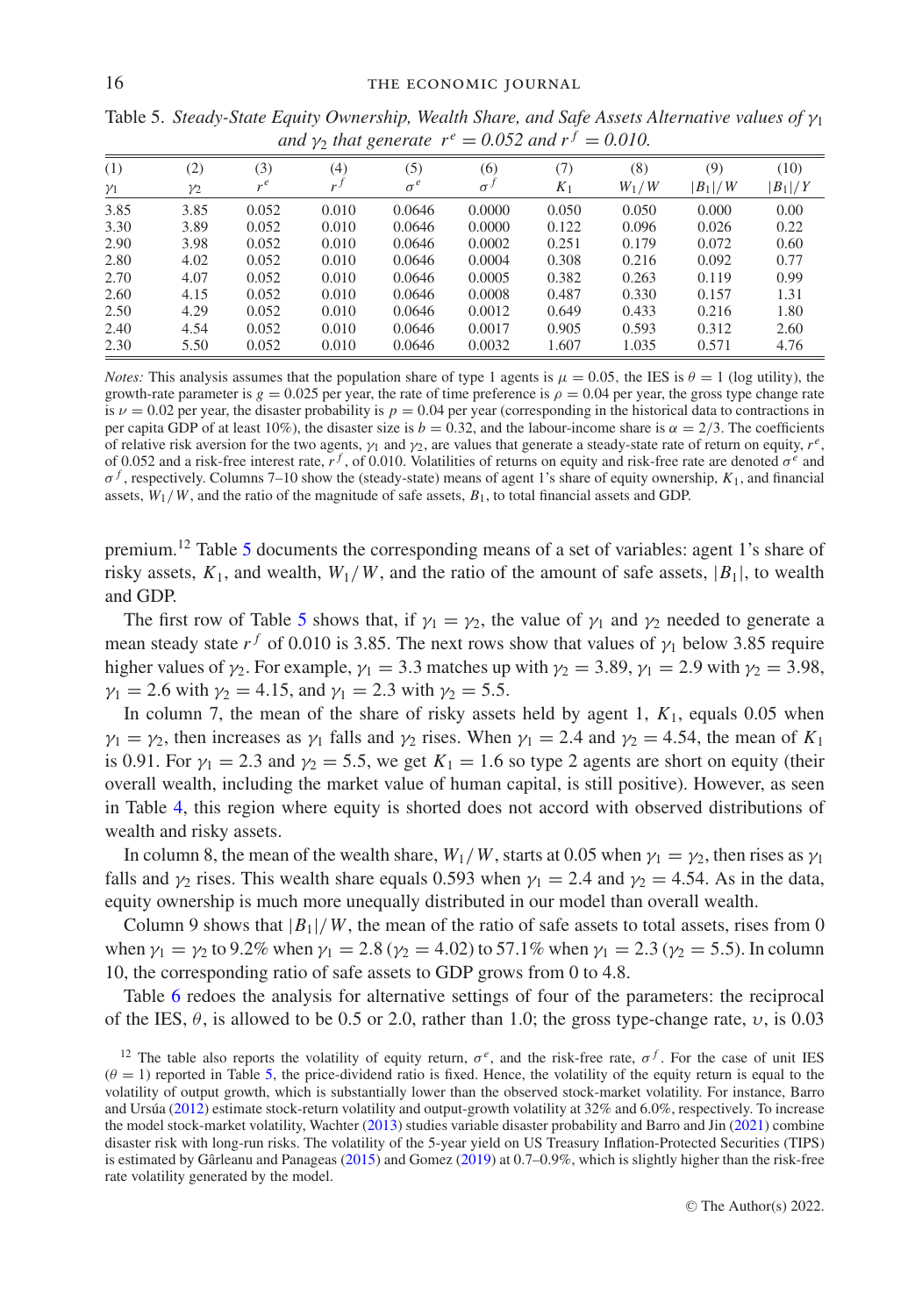Table 6. *Alternative Parameter Values.*

<span id="page-16-0"></span>

| (1)                   | (2)        | (3)   | (4)   | (5)        | (6)        | (7)   | (8)     | (9)       | (10)      |
|-----------------------|------------|-------|-------|------------|------------|-------|---------|-----------|-----------|
| $\gamma_1$            | $\gamma_2$ | $r^e$ | $r^f$ | $\sigma^e$ | $\sigma^f$ | $K_1$ | $W_1/W$ | $ B_1 /W$ | $ B_1 /Y$ |
| $\theta = 0.5$        |            |       |       |            |            |       |         |           |           |
| 2.40                  | 4.54       | 0.053 | 0.016 | 0.0657     | 0.0013     | 1.295 | 0.923   | 0.373     | 3.01      |
| $\theta = 2.0$        |            |       |       |            |            |       |         |           |           |
| 2.40                  | 4.54       | 0.047 | 0.004 | 0.0626     | 0.0023     | 0.681 | 0.415   | 0.266     | 2.51      |
| $\nu = 0.03$ per year |            |       |       |            |            |       |         |           |           |
| 2.40                  | 4.54       | 0.052 | 0.005 | 0.0646     | 0.0013     | 0.578 | 0.348   | 0.229     | 1.91      |
| $p = 0.02$ per year   |            |       |       |            |            |       |         |           |           |
| 2.40                  | 4.54       | 0.058 | 0.033 | 0.0458     | 0.0005     | 0.416 | 0.236   | 0.180     | 1.50      |
| $\mu = 0.1$           |            |       |       |            |            |       |         |           |           |
| 2.40                  | 4.54       | 0.052 | 0.013 | 0.0646     | 0.0015     | 1.016 | 0.662   | 0.354     | 2.95      |

*Notes:* These results use the parameter values from Table [5,](#page-15-0) except for the change in the indicated parameter value. The first three lines use the reciprocal of the IES  $\theta = 0.5$  (instead of 1.0), the next three use  $\theta = 2.0$ , the next three use the gross type-change rate  $\nu = 0.03$  per year (instead of 0.02), the next three use the disaster probability  $p = 0.02$  per year (instead of 0.04), and the last three use the population share  $\mu = 0.1$  for the low-risk-aversion type (instead of 0.05).

per year, rather than 0.02; the disaster probability, *p*, is 0.02 per year, rather than 0.04; and the population share of type 1 agents,  $\mu$ , is 0.10, rather than 0.05. In each case, the table shows steady-state values of  $r^e$  and  $r^f$  and the other variables for the case  $\gamma_1 = 2.40$ ,  $\gamma_2 = 4.54$ , which will be our preferred calibration, as discussed in Subsection [5.1.](#page-21-1) The other parameters are held fixed at the values assumed in Table [5.](#page-15-0)

Shifts in the reciprocal of the IES,  $\theta$ , have moderate effects on the steady-state safe-asset ratio. With  $\theta = 1$  (in Table [5\)](#page-15-0), the safe-asset ratio,  $|B_1|/W$ , for the case  $\gamma_1 = 2.4$  ( $\gamma_2 = 4.54$ ) was 0.312, which roughly accords with the data (see Section [5\)](#page-21-0). When  $\theta = 0.5$ , the safe-asset ratio rises to 0.373, and when  $\theta = 2$ , it declines to 0.266. These effects are moderate given the large impact on the wealth and equity distributions (the wealth share and the equity share of type 1 agents almost double when  $\theta$  drops from 2 to 0.5). The effect on rates of return is also moderate. For  $\theta = 1$ , the mean returns are  $r^e = 0.052$  and  $r^f = 0.010$ . These rates of return change to 0.053 and 0.016, respectively, when  $\theta = 0.5$  and to 0.047 and 0.004, respectively, when  $\theta = 2$ . Return volatilities also change little.

An increase in the type-change rate,  $\nu$ , means that heterogeneity in risk aversion is lower as agents internalise these type changes in their optimal decisions. Consider a rise in  $\nu$  from 0.02 to 0.03. The results in the middle of Table [6](#page-16-0) show that agent 1's steady-state shares in equity and wealth drop. When  $\gamma_1 = 2.4$  and  $\gamma_2 = 4.54$ , the values of  $K_1$  and  $W_1/W$  go from 0.905 and 0.593, respectively, in Table [5](#page-15-0) to 0.578 and 0.348 in Table [6.](#page-16-0) The safe-asset ratio, |*B*1|/*W*, changes from 0.312 to 0.229.

The next part of Table [6](#page-16-0) halves the disaster probability, *p*, to 0.02 per year. A lower *p* makes the steady-state risk-free rate,  $r^f$ , substantially higher, around 0.033, rather than 0.010, and stockmarket volatility,  $\sigma^e$ , substantially lower (0.046 rather than 0.065). At the same time, the equity premium becomes too low when compared with empirical averages. As in previous research, the model does not match the mean rates of return unless the disaster risk is sufficiently high. A similar conclusion arises if the disaster size, *b*, is lowered substantially below its initially assumed value of 0.32.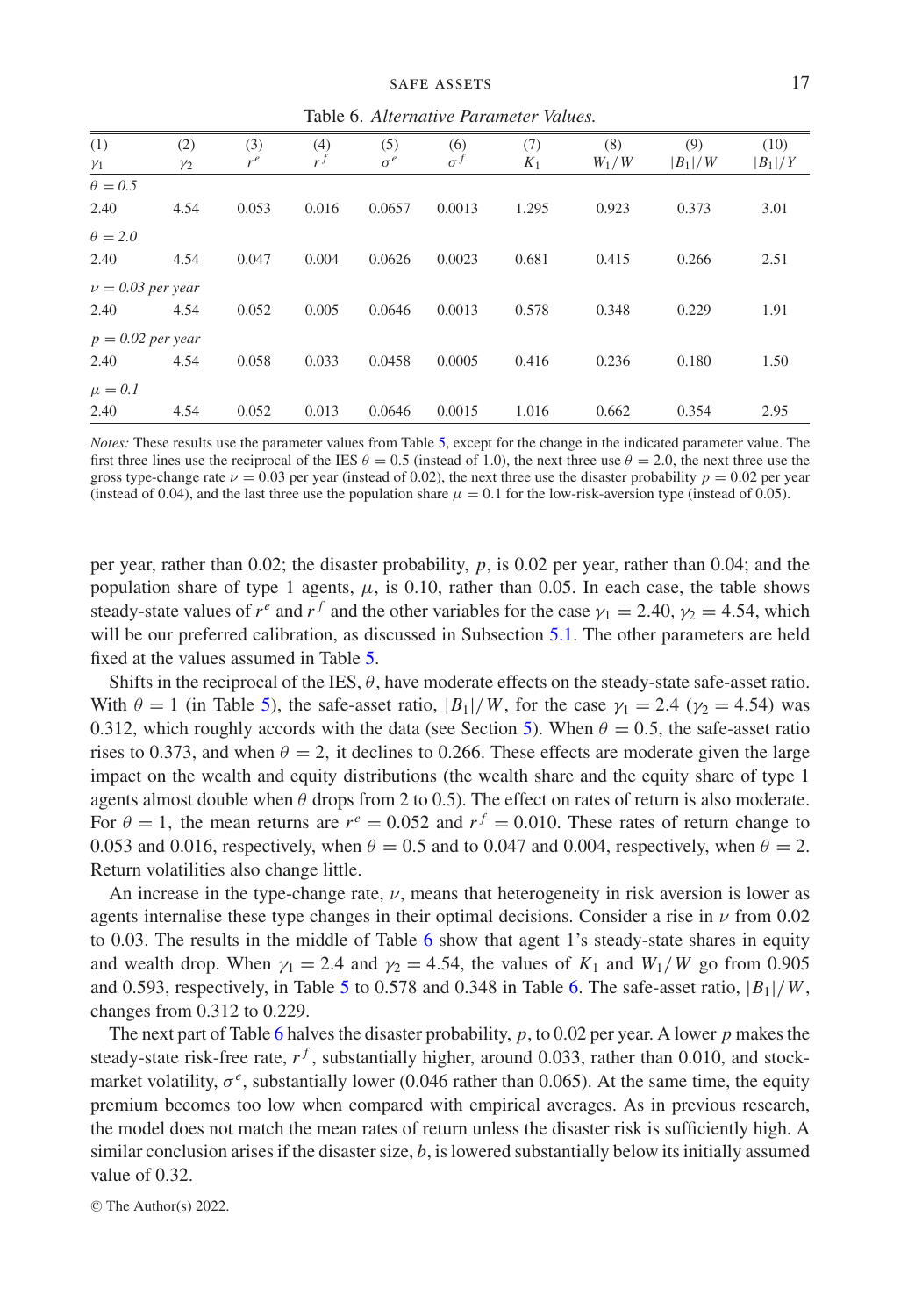<span id="page-17-1"></span>

| (1)                 | (2)                          | (3)   | (4)   | (5)        | (6)          | (7)   | (8)     | (9)       | (10)      |  |
|---------------------|------------------------------|-------|-------|------------|--------------|-------|---------|-----------|-----------|--|
| $\gamma_1$          | $\mathcal{V}2$               | $r^e$ | $r^f$ | $\sigma^e$ | $\sigma^{J}$ | $K_1$ | $W_1/W$ | $ B_1 /W$ | $ B_1 /Y$ |  |
|                     | Variable disaster size       |       |       |            |              |       |         |           |           |  |
| 1.46                | 4.13                         | 0.052 | 0.010 | 0.050      | 0.0034       | 0.913 | 0.604   | 0.309     | 2.57      |  |
| Default probability |                              |       |       |            |              |       |         |           |           |  |
| 1.46                | 4.13                         | 0.052 | 0.018 | 0.050      | 0.0257       | 0.824 | 0.533   | 0.291     | 2.43      |  |
|                     | Long-term bonds, no default  |       |       |            |              |       |         |           |           |  |
| 1.46                | 4.13                         | 0.052 | 0.004 | 0.050      | 0.0059       | 0.847 | 0.590   | 0.257     | 2.15      |  |
|                     | Long-term bonds with default |       |       |            |              |       |         |           |           |  |
| 1.46                | 4.13                         | 0.052 | 0.013 | 0.050      | 0.0256       | 0.771 | 0.520   | 0.251     | 2.09      |  |

Table 7. *Variable Disaster Size, Long-Term Bonds and Default.*

*Notes:* This table introduces a distribution of disaster size following the estimates of Barro and Ursúa ([2012\)](#page-24-29). The first row recalibrates the parameters *g* = 0.021,  $γ_1$  = 1.46,  $γ_1$  = 4.13 to match asset returns and the ratio of safe to total assets (roughly 31%). The second row assumes the same parameter values but introduces a 40% probability of default on bonds in disaster periods with a default size of 20%. The third and fourth rows assume that bonds pay an infinite stream of geometrically declining coupons, with an average duration of 5 years. Full model specifications are provided in the Online Appendix.

The last part of Table [6](#page-16-0) shows the effects from setting the population share,  $\mu$ , of low-riskaversion agents to 0.10, rather than 0.05. This shift increases the supply of safe assets (from agents of type 1) compared to the demand (from agents of type 2) and results in a rise in the risk-free rate,  $r<sup>f</sup>$ , and a drop in the equity premium. The safe-asset ratio changes moderately. For the case  $\gamma_1 = 2.4$  and  $\gamma_2 = 4.54$ , this ratio moves from 0.312 to 0.354.

## <span id="page-17-0"></span>3.3. *Variable Disaster Size, Default Probability, and Long-Term Bonds*

Our baseline model assumes a fixed disaster size *b*. In this section, we extend the model to the case of variable disaster size. Specifically, we assume that the disaster size *b* is an i.i.d. stochastic variable and calibrate its distribution based on data from Barro and Ursua  $(2012)$  $(2012)$ . We discretise the disaster-size distribution into six disaster-size values: 14%, 24%, 33%, 43%, 55% and 65%, with corresponding frequencies:  $60\%, 20\%, 9\%, 7\%, 2\%$  and  $2\%$ . The mean disaster size is 21.6% and the standard deviation is 12.2%, so the distribution is highly dispersed. We maintain the restriction that agents can issue only equity and bonds. To keep the expected growth rate as in the baseline model, we recalibrate the annual growth rate in normal periods at  $g = 0.021$ .

Table [7](#page-17-1) reports the results. The first row recalibrates the risk-aversion parameters to match an equity premium  $r^e - r^f = 0.042$  and a safe-asset ratio  $|B_1|/W = 0.31$ . The new parameters that match these targets are  $y_1 = 1.46$  and  $y_2 = 4.13$ . In the baseline version, we obtained the same equity premium of 4.2% and safe-asset ratio of 31% for  $y_1 = 2.40$  and  $y_2 = 4.54$  (see Table [5,](#page-15-0) row 8). Namely, the introduction of variable disaster size changed the calibrated γ*i*'s by a small amount. More interestingly, the untargeted moments  $K_1$  and  $W_1/W$  (equity and wealth share of type 1 agents) in the variable-disaster-size version are 91% and 60%, respectively, very close to their values in the baseline version (90% and 59%, respectively, see Table [5](#page-15-0) row 8). Hence, our main results are robust to the introduction of variable disaster size.

The remaining rows in Table [7](#page-17-1) examine the sensitivity of the model to bond default and long-term bonds. First, we introduce a probability that bonds may default in disaster periods, but not in normal periods. We assume that the default probability in disaster periods is 40% and the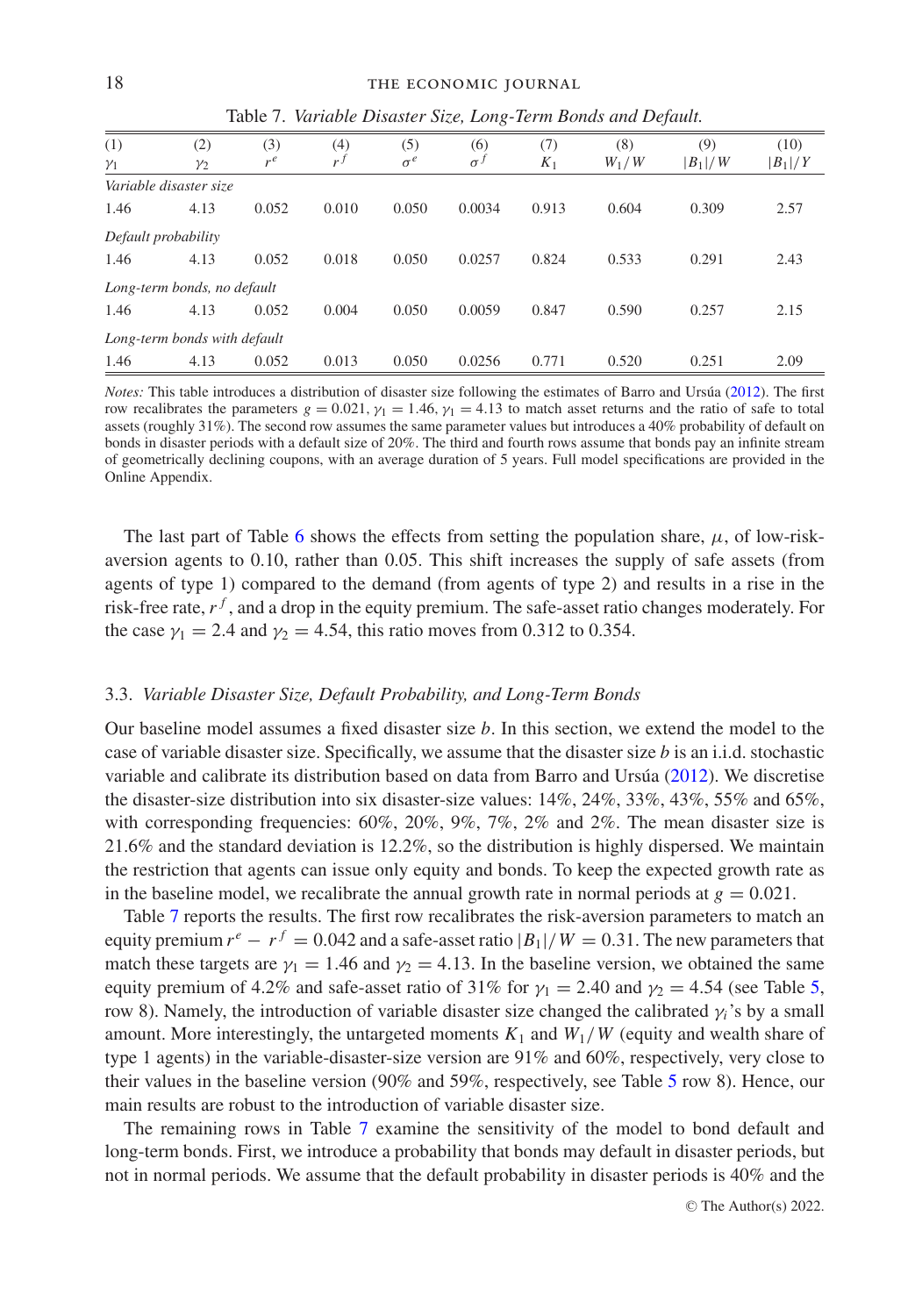size of default is  $20\%$ .<sup>13</sup> The remaining parameters are the same as in the variable-disaster-size version. Table [7,](#page-17-1) row 2, shows that the introduction of default probability increases the average bond return from 1.0% to 1.8%. The safe-asset ratio changes slightly from 31% to 29%, the wealth share of type 1 agents decreases from  $60\%$  to 53% and the equity share of type 1 agents falls from 91% to 82%.

Second, we relax the assumption that bonds mature after one period. Instead, we assume that bonds pay an infinite stream of coupons 1,  $\tau$ ,  $\tau^2$ ,..., where  $1/(1 - \tau)$  is a measure of average duration ( $\tau \in [0, 1]$ ).<sup>14</sup> Table [7,](#page-17-1) row 3, presents the results for a duration of 5 years. We find that the bond return decreases from 1.0% to 0.4% and the safe-asset ratio declines from 31% to 26%.15 When we combine long-term bonds with default probability, the safe-asset ratio is 25%, compared to 31% in the baseline variable-disaster-size model. Overall, the extension of the model to defaultable long-term bonds generates relatively small changes in the quantitative results of the model.

### 3.4. *Dynamics*

The dynamics of the economy can be described in terms of the evolution of type 1 agents' share in total wealth,  $W_1/W$ . Disaster shocks affect this wealth share and have persistent influences on variables such as the risk-free interest rate,  $r<sup>f</sup>$ , and the ratio of safe to total assets.

Figure [3](#page-19-1) shows the dynamics of the economy starting from a steady state and assuming the realisation of a disaster of size  $b = 0.32$  in period 1 when  $y_1 = 2.4$  and  $y_2 = 4.54$ . The paths of variables in Figure [3](#page-19-1) assume no further disasters. We plot, over 10 years, agent 1's wealth share,  $W_1/W$ , the risk-free interest rate,  $r^f$ , agent 1's share of total equity,  $K_1$ , and the safe-asset ratio, |*B*1|/*W*.

Because of agent 1's relatively high concentration in risky assets, its wealth share,  $W_1/W$ , falls with the disaster from 0.59 to 0.45. The share rises thereafter (in the absence of further disasters), but remains below the steady-state value even after 10 years when the share reaches 0.52. In other words: a relatively low inequality of wealth and consumption persists for a long time after a disaster shock. Simultaneously, the recovery towards the steady state is accompanied by rising inequality. These patterns also appear in agent 1's share of equity, *K*1. This share falls on impact from its steady-state value of 0.91 to 0.72, then rises to 0.82 after 10 years.

The disaster shock and consequent shift in relative wealth towards agent 2 raises the demand for safe bonds (from agent 2) compared to the supply (from agent 1). In response to this shift in excess demand,  $r<sup>f</sup>$  falls on impact from its mean value of 0.0100 to 0.0075. In the recovery period,  $r^f$  rises, but remains below its steady-state value. After 10 years,  $r^f$  reaches 0.0088. The decline in agent 1's wealth share is accompanied on impact by a fall in the safe-asset ratio,  $|B_1|/W$ , from its steady-state value of 0.31 to 0.27. The ratio then rises gradually and reaches 0.30 after 10 years. In line with our previous arguments, the variations in the safe-asset ratio are relatively moderate, despite the large changes in the wealth distribution caused by the disaster shock. The stability of the safe-asset ratio can also be demonstrated by simulating the

<sup>&</sup>lt;sup>13</sup> Specifically, if the bond price is  $q_t$ , the bond return next period is  $1/q_t - 1$  in normal periods, and  $(1 - \delta_{t+1})/q_t - 1$ in disaster periods, where δ*t*+<sup>1</sup> is an i.i.d. shock that equals 0.2 with probability 0.4 and zero otherwise. We model default as a reduced payment by the issuer of the bonds to the holder (i.e., a form of partial risk-sharing).<br><sup>14</sup> The return on the long-term bond is  $(1 + \tau q_{t+1})/q_t - 1$ , where  $q_t$  is the bond price in period *t*.

<sup>&</sup>lt;sup>15</sup> Long-term bond returns are negatively correlated with output growth. Hence, they pay a lower return than short-term bonds. In a disaster, the wealth share of type 1 agents falls and the safe return rises. Consequently, long-term bond prices increase, creating a negative correlation with GDP growth.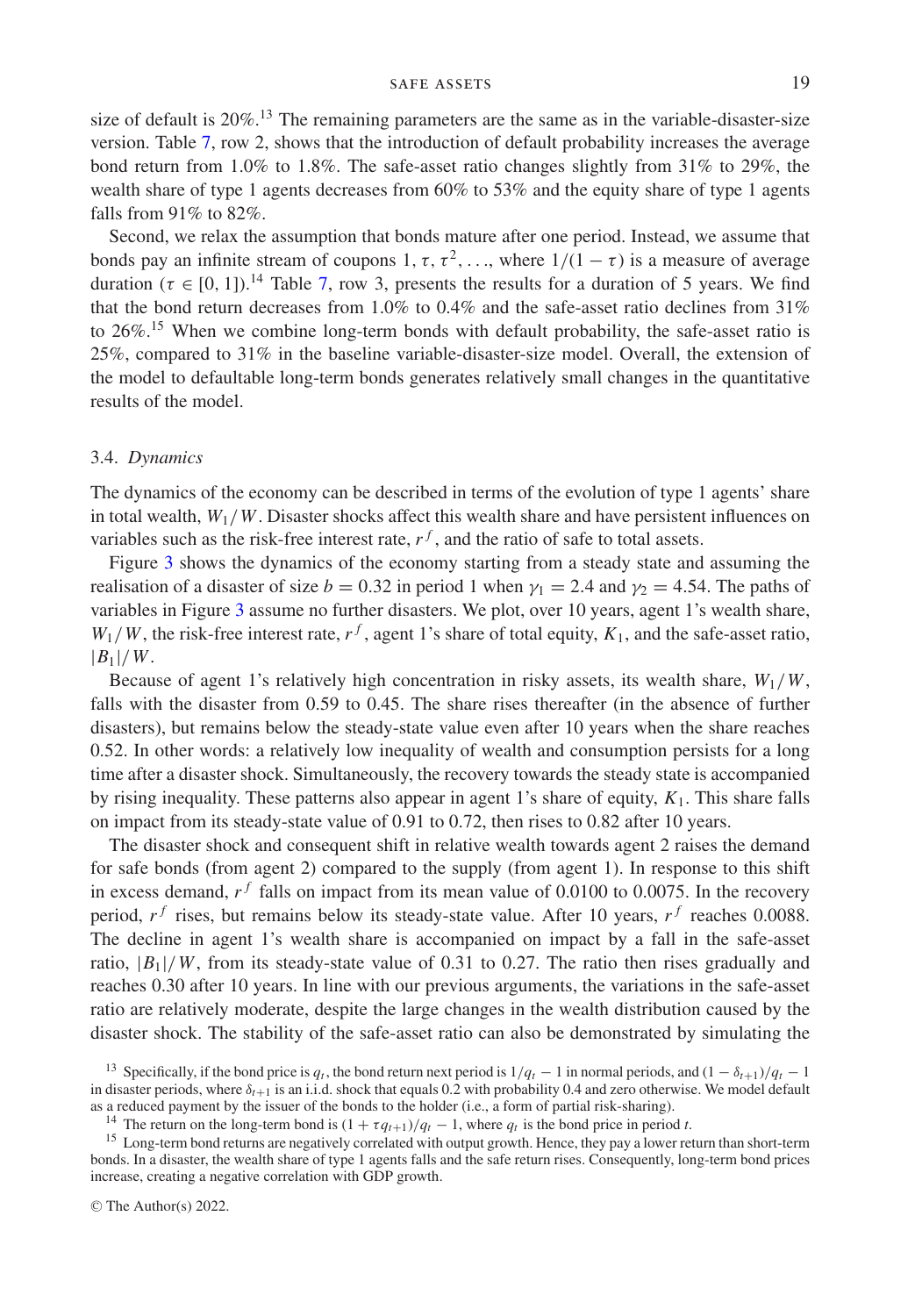<span id="page-19-1"></span>

Fig. 3. Dynamic Paths Following a Disaster. These results correspond to the case where  $\gamma_1 = 2.4$  and  $\gamma_2 = 4.54$  *in Table* [6.](#page-16-0) The simulated paths start from the steady-state value of  $W_1/W$ , 0.593, then assume *that a disaster of proportionate size 0.32 materialises in period 1. Subsequently, no further disasters occur. The panels show the dynamic paths after period 1 for agent 1's wealth share W*1/*W , the risk-free interest rate, r<sup>f</sup>, agent 1's share of total equity,*  $K_1$ *, and the ratio of the magnitude of safe assets, B*<sub>1</sub>*, to total assets.* 

model for a long period with no realised disasters, which is consistent with the stable US safeasset ratio post-World War II shown in Figure [2](#page-6-0) (see the working paper version, Barro *et al.*, [2017\)](#page-24-30).

## <span id="page-19-0"></span>**4. Gross versus Net Lending and Ricardian Equivalence**

The bond holdings, *B*1, shown in Table [5,](#page-15-0) correspond to net safe lending from high-risk-aversion agent 2 to low-risk-aversion agent 1. However, gross bond issuance is not pinned down because the model would admit unlimited borrowing and lending within types. That is, agent 1 could issue an arbitrary amount of bonds to itself, and analogously for agent 2. If the model were augmented to include an infinitesimal amount of transaction costs for bond issuance or collection of interest and principal, borrowing and lending within types would not occur in equilibrium. In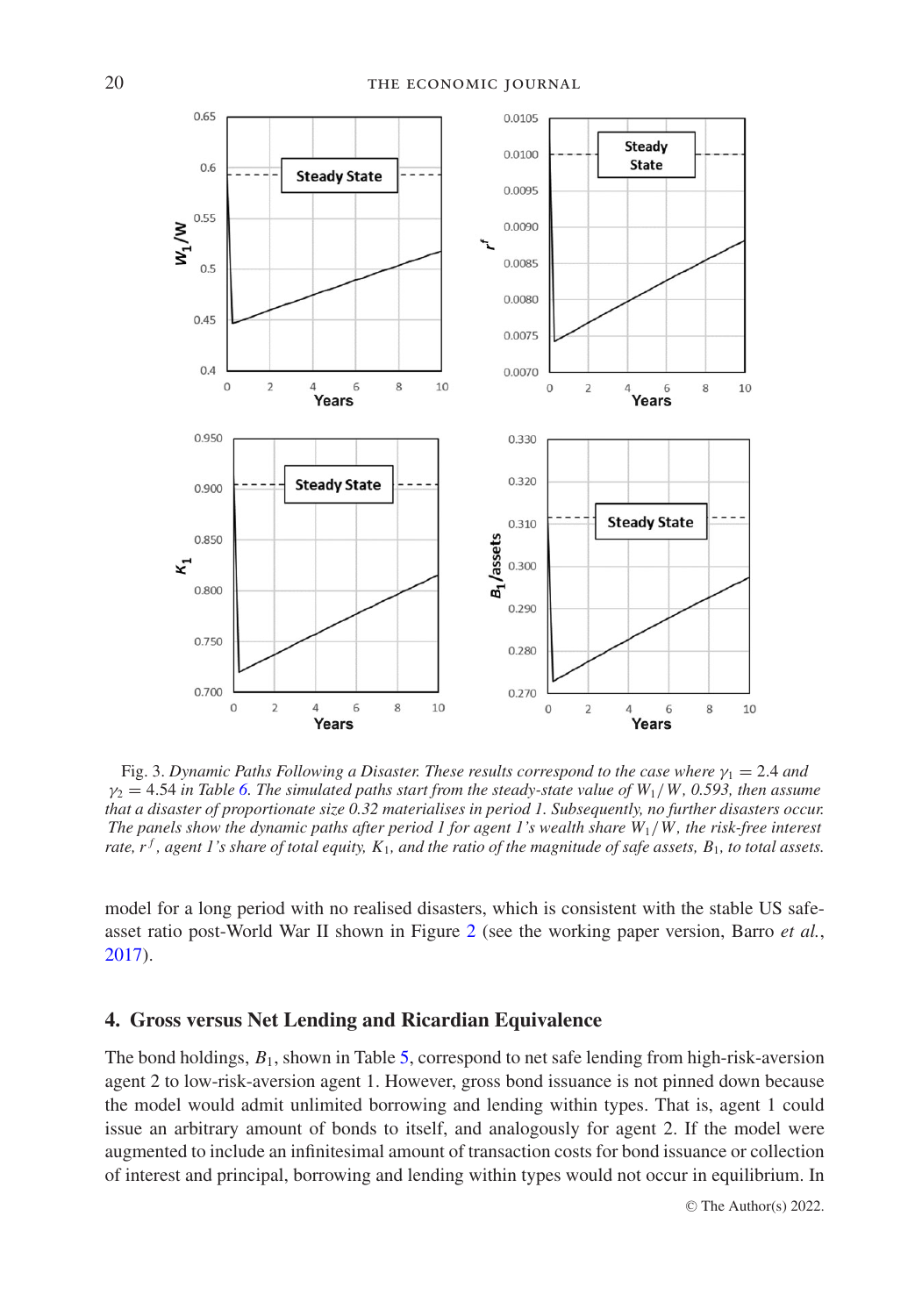this case, the quantity of bonds,  $B_1$ , in Table [5](#page-15-0) would be the unique equilibrium for the gross amount outstanding.

If transaction costs associated with bonds are substantial, the quantity of net bond issuance and the risk-free rate might differ significantly from the values in Table [5.](#page-15-0) Correspondingly, the risk-free rate received by lenders (agent 2) would deviate from that paid by borrowers (agent 1). For example, if transaction costs were prohibitive, the quantity of net bond issuance would be 0, and the share of capital held by each agent type would be equal to its population share. If  $\gamma_1 = 2.4$  and  $\gamma_2 = 4.5$ , we can calculate that agent 1 would be willing to pay a rate of 0.033 per year at the margin on risk-free borrowing, whereas agent 2 would be willing to accept a rate of −0.005 per year at the margin on risk-free lending. However, no issuance of safe debt occurs because of the prohibitive transaction costs.

Suppose now that the government issues one-period bonds with characteristics corresponding to those of private bonds. The real interest rate on government bonds held from  $t$  to  $t + 1$  must then be  $r<sup>f</sup>$ , the same as that on private bonds. The simplest way to introduce public debt is for the government to make a lump-sum transfer of bonds  $B_t^g$ . The aggregate principal and interest,  $(1 + r_{t+1}^f)B_t^g$ , is paid out to government bondholders in period  $t + 1$ . This payout is financed by lump-sum taxes, levied in period  $t + 1$ . We assume that future tax payments may be distributed unequally, based on some measure of inequality (e.g., income, consumption or wealth distribution). Without loss of generality, suppose that type 1 agents pay next period  $\omega$  taxes and type 2 pay  $1 - \omega$ . The government transfers the bonds to the agents according to their tax shares: type 1 agents get  $\omega$  bonds and type 2 get  $1 - \omega$ . Given the future tax liabilities, the net present value of the bond transfer is zero for each agent. Hence, the wealth distribution is not affected by the bond transfer.<sup>16</sup>

The representative-agent version of this model, where  $\gamma_1 = \gamma_2 = \gamma$ , exhibits full Ricardian equivalence. That is, the representative agent willingly holds additional government bonds with no changes in equilibrium rates of return, including the risk-free rate,  $r<sup>f</sup>$ . This result differs from those in Blanchard [\(1985\)](#page-24-31) and Gârleanu and Panageas ( $2015$ ), where new agents receive no bequests and, therefore, arrive with below-average assets (although they have labour income). In their settings, a rise in government bonds tends to generate an increase in  $r<sup>f</sup>$ . In contrast, when we set  $\gamma_1 < \gamma_2$  in our model, bond issuance by the government does not affect the rates of return or the amount of net borrowing and lending between agents 1 and 2. That is, the equilibrium features Ricardian equivalence with respect to net quantities of safe assets and the various rates of return.

Consider now how the added government bonds end up being held by agents 1 and 2. One possibility is that each type holds the government bonds they initially received (corresponding to  $\omega$  and  $1 - \omega$  for types 1 and 2, respectively). These quantities balance the present value of the (certain) tax liabilities imposed on each type. The quantity of net private borrowing and lending, corresponding to  $B_{1,t}$ , is then the same as before.

In this proposed equilibrium, agent 1 is simultaneously holding government bonds and issuing private bonds. Since both types of bonds are assumed to be indistinguishable, this is equivalent to trading on a single bond market with a single rate of return. Hence, agent 1 would be operating simultaneously on both sides of this bond market. As before, if there are infinitesimal transaction costs for bond issuance or collection of interest and principal, this equilibrium would be ruled

<sup>&</sup>lt;sup>16</sup> If the government transfer changes the wealth distribution, it induces distributional effects, and Ricardian equivalence no longer holds. Our analysis focuses on cases where Ricardian equivalence holds, and yet public bonds crowd out private bonds.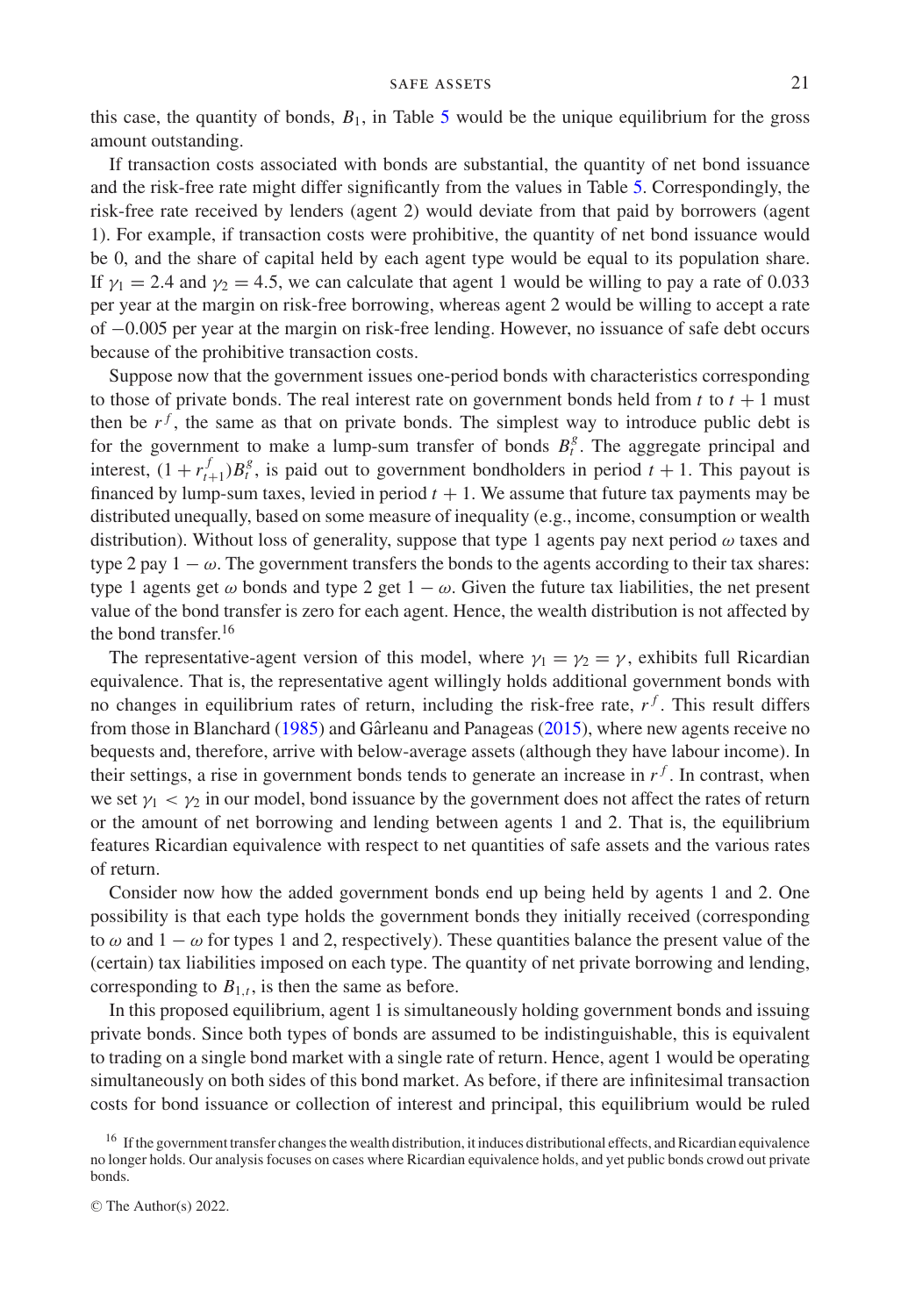### 22 THE ECONOMIC JOURNAL

out. Agent 1 would be motivated to sell its government bonds and use the proceeds to retire private bonds.

In the full equilibrium, the magnitude of the reduction in private bonds equals the present value of future taxes paid by agent 1. Since we have assumed that this amount was  $\omega$  of the total government bond issue, the reduction in private bonds expressed as a ratio to government bonds issued is  $\omega$  as well. That is, the crowding-out coefficient for private bonds with respect to government bonds is  $-\omega$ <sup>17</sup>

When compared to the equilibrium prior to the government bond issue, the only difference is that some of the borrowing and lending between agents 1 and 2 is purely private, while some works through the government as intermediary (collecting taxes from agent 1 and using the proceeds to pay principal and interest on the government bonds held by agent 2). When viewed this way, the finding of Ricardian equivalence is not surprising: it corresponds to the assumption that the private sector and the government are equally good at arranging loans between agents 1 and 2.

The surprising part of our result is that the crowding-out coefficient for private bonds with respect to public bonds is  $-\omega$ , not 0.0 or  $-1.0$ . In the data, the tax share  $\omega$  of type 1 agents is likely to be related to the income or wealth distribution. In the United States, the top 5% of the income distribution paid 0.424 of all federal taxes in 2017 (Congressional Budget Office, 'The Distribution of Household Income 2017'). In our benchmark calibration, the wealth share of type 1 agents is 0.593, the consumption share is 0.231, and the income share (not including capital gains) is 0.326. Hence,  $\omega$  should be in the range of these numbers, perhaps around 0.5.<sup>18</sup>

## <span id="page-21-0"></span>**5. The Quantity of Safe Assets**

In our model, the quantity of safe assets corresponds to the shifting of risk from agent 2 to agent 1. Using data to match the model's predictions for the quantity of safe assets is challenging because it is unclear how to measure empirically the amounts of these assets.<sup>19</sup> In Section [1,](#page-2-0) we defined safe assets as total debt liabilities of the government and the private financial sector. Our evidence suggested a weighted average for the safe-asset ratio of 37%, with a range from 22% to 66%. Also, this ratio was stable over time. How does our model account for these observations?

### <span id="page-21-1"></span>5.1. *Level*

We calibrate the model to match the equity premium found by Barro and Ursua  $(2012)$  $(2012)$  and the safe-asset ratio measured in Section [1.](#page-2-0) The weighted average of the safe-asset ratio of 37% reported in Table [1](#page-3-0) (for the subsample of 16 safe countries) includes a ratio of 13% of total assets attributable to the public sector (government and central bank debt). We think of our baseline model as predicting the safe-asset ratio in the absence of public-sector debt. We adjust the observed 37% value by subtracting the public-sector ratio (13%) net of the estimated crowdingout of private safe assets, assuming as in the previous section a crowding-out coefficient of 0.5.

<sup>&</sup>lt;sup>17</sup> Abel [\(2017\)](#page-24-32) used an earlier version of our analysis, Barro and Mollerus [\(2014\)](#page-24-33), to generalise our results on crowding-out.

<sup>&</sup>lt;sup>18</sup> The earlier version of this paper, Barro *et al.* [\(2017\)](#page-24-30), discusses the effects of transaction costs in private borrowing, distortionary taxes and different allocation of government bonds to the agents.

<sup>&</sup>lt;sup>19</sup> We focus on the model's predictions about the ratio of safe to total assets, rather than the ratio of safe assets to annual GDP. The latter ratio depends on the ratio of total assets to annual GDP, which equals  $1/\rho$  in the baseline model with log utility (e.g., 25 when  $\rho = 0.04$ ). However, in a more general model, this ratio would differ from  $1/\rho$ .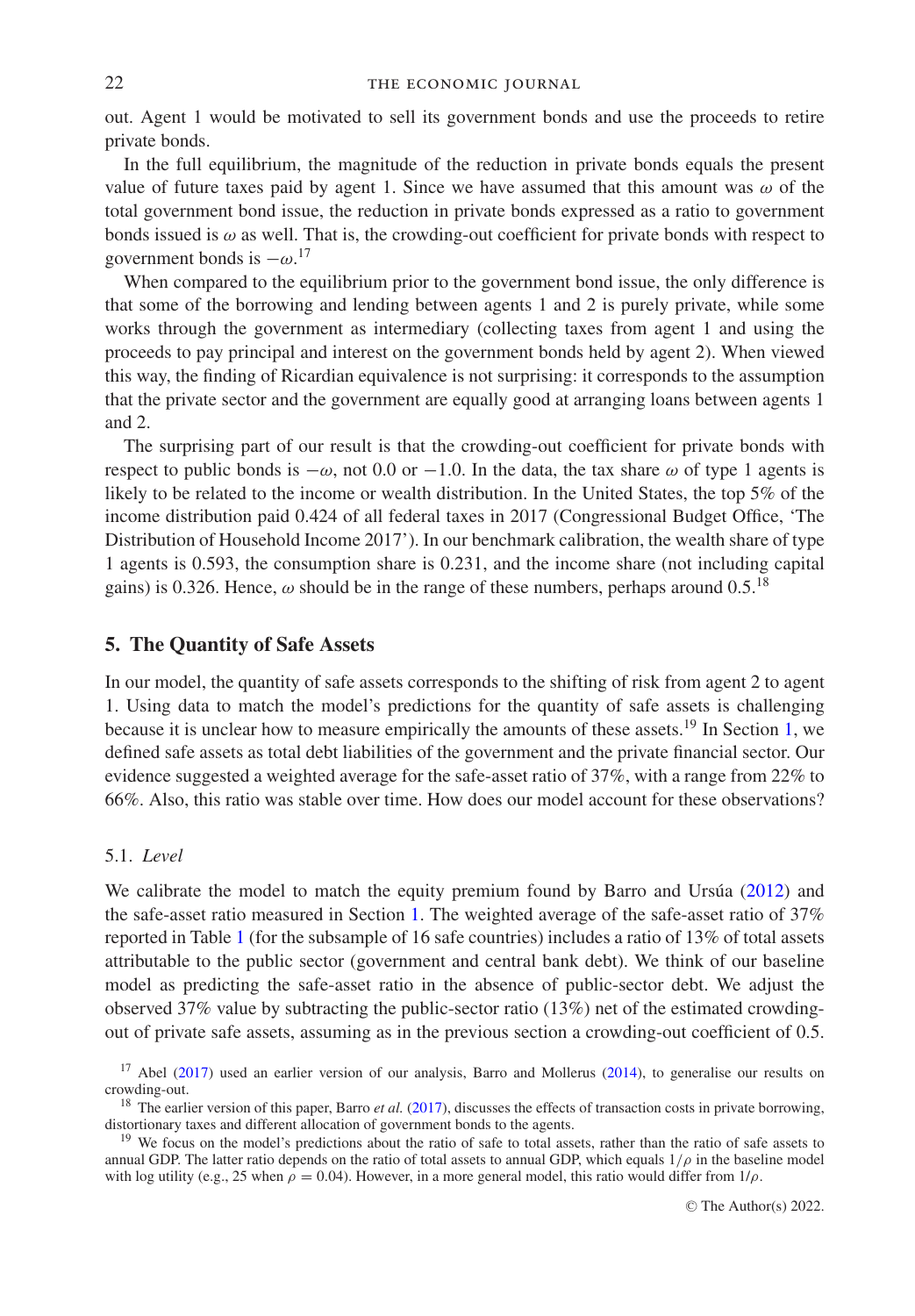We then estimate that the private safe-asset ratio (absent public-sector debt) would be around 31%. To match an equity premium of 4.2% and a safe-asset ratio of 31%, we choose from Table [5](#page-15-0) the plausible values of risk aversion of  $\gamma_1 = 2.40$  and  $\gamma_2 = 4.54$ . Under these values, our model matches successfully the two targeted moments.

What is the model's performance in predicting untargeted moments? To answer that question, we compare the portfolio of the low-risk-aversion agents in our model to the top 5% of the wealth distribution, which we have used to calibrate the population share of the low-risk-aversion agents. The wealth and equity shares of type 1 agents in our calibrated model are 0.59 and 0.91, respectively (Table [5,](#page-15-0) row 8). These numbers match reasonably well with the portfolios of the top 5% reported in the SCF (Table [4\)](#page-13-1). In the data, this group's net-worth share is 64.9%, only slightly larger than our model prediction of 59%. Also, in the data, this group holds 79% of equity claims, close to our model prediction of 90%.

We need, however, to discuss three important adjustments to the measure of safe assets that go beyond the scope of our simple environment. First, Gorton *et al.* [\(2012\)](#page-24-7) include government liabilities as safe assets, but do not include any portion of capitalised future taxes as 'safe liabilities', even at the margin. Although tax liabilities cannot be directly traded, it is also true that these liabilities—and how they vary along with changes in the quantity of government bonds—affect economic analyses of public debt. To the extent that agents factor in future taxes, the gross public debt would overstate a meaningful measure of safe assets. A richer model that includes a government could analyse this issue.

Second, the Gorton *et al.* [\(2012\)](#page-24-7) measure does not compute a net figure for liabilities of financial institutions; that is, there is no deduction for safe assets held by these institutions. For instance, in 2007–2008, Lehman Brothers issued bonds and commercial paper but also held US government securities and liabilities of other financial firms. Our model could be extended to account for this kind of borrowing and lending within types. These patterns might arise because of idiosyncratic shocks that affect individual agents within types still defined by coefficients of relative risk aversion. On this ground, Gorton *et al.*'s [\(2012\)](#page-24-7) measured liabilities of government and financial institutions would overstate the net quantity of safe assets.

Third, an array of financial arrangements (including structured finance, stock options, and insurance contracts) can be used to convert risky assets into relatively safe assets. Thus, the measured liabilities of governments and financial institutions might understate the quantity of safe assets.

The net effects from these adjustments to the measured quantity of safe assets are ambiguous. Quantification of the net effects requires empirical work beyond the scope of the present paper.

#### 5.2. *Stability*

The observed stability of the safe-asset ratio accords well with the model. The results in Table [5](#page-15-0) indicate that large changes in the mean of the safe-asset ratio might arise from changes in the gap between the risk-aversion coefficients of the high- and low-risk-aversion types, that is,  $\gamma_1 - \gamma_2$ . However, if this gap was roughly constant (and the other parameters of the model were fixed), then the mean of the safe-asset ratio would be stable.

Comparing Table [6](#page-16-0) with Table [5](#page-15-0) indicates that variations in a set of other parameters (the IES,  $1/\theta$ , the gross replacement rate,  $\nu$ , and the share of type 1 agents,  $\mu$ ) do not have large effects on the steady-state safe-asset ratio. Thus, variations over time in these other parameters are unlikely to be major sources of variation in safe-asset ratios. In contrast, permanent changes in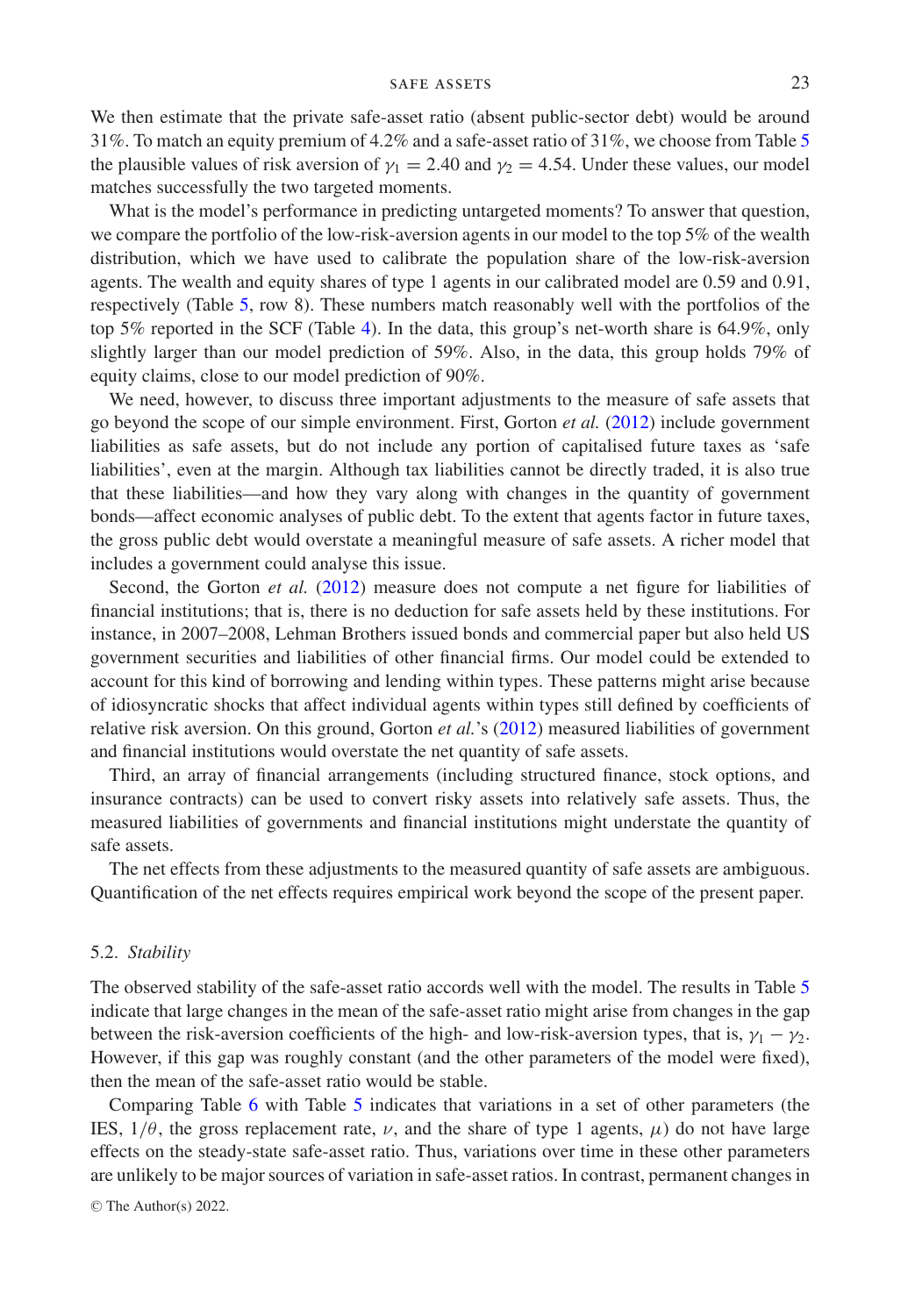#### 24 THE ECONOMIC JOURNAL

the disaster probability, *p*, generate substantial effects on the equity premium and the safe-asset ratio. In practice, however, changes in the disaster probability (estimated from options prices) are short-lived (Barro and Liao, [2021\)](#page-24-34) and, hence, would not generate sustained variations in safe-asset ratios.

Finally, the results in Figure [3](#page-19-1) show that the safe-asset ratio does not vary greatly along a dynamic path that is approaching its steady state. For instance, in Figure [3,](#page-19-1) the safe-asset ratio varies only from 31% to 27% over a period of 10 years.

### 5.3. *Cross-Sectional Differences*

Table [1](#page-3-0) shows that the safe-asset ratio in our sample of OECD countries ranges from 22 to 66%. An alternative interpretation of Table [5](#page-15-0) is that our model can account for these differences through relatively small variations in risk-aversion heterogeneity across countries. For example, to go from the ratio of 22% of Chile to the ratio of 31% of Denmark, we only need to move from  $\gamma_1 = 2.50$  and  $\gamma_2 = 4.29$  to  $\gamma_1 = 2.40$  and  $\gamma_2 = 4.54$ .

In addition, we can also account for the cross-sectional differences in the safe-asset ratio in our sample through variations in aggregate risk or public debt, in the latter case due to the crowdingout effect of −ω. For instance, compare Japan and the United States. With a benchmark value of  $\omega = 0.5$ , the difference in public debt (24% in Japan vs. 12% in the United States) can account for one-quarter of the difference in the safe asset ratio (54% in Japan vs. 30% in United States). We leave for future research a thorough investigation of the differences in the cross-sectional distribution of safe assets.

## <span id="page-23-0"></span>**6. Conclusions**

We constructed a model with heterogeneity in risk aversion to study the quantity of safe assets. Despite its simplicity, the model can quantitatively account for the observed risk-free rate, equity premium, safe-asset ratio (and its stability), concentrated wealth and equity distributions, and the negative correlation between public and private safe assets, all while using plausible risk-aversion coefficients. Furthermore, in the baseline setting, Ricardian equivalence holds in that the quantity of government bonds does not affect rates of return or the net quantity of safe assets.

The basic structure of the model with heterogeneity in coefficients of relative risk aversion can be applied to other economic problems. For example, the framework can incorporate creditmarket imperfections, including the necessity for enforcement mechanisms to ensure repayment of private debts. This extension relates to issues concerning collateral, liquidity and asymmetric information. This type of extension would be important for assessing implications for the magnitude and composition of investment.

*Harvard University, USA University of Pennsylvania, USA Reichman University, Israel Columbia University, USA*

Additional Supporting Information may be found in the online version of this article:

**Online Appendix Replication Package**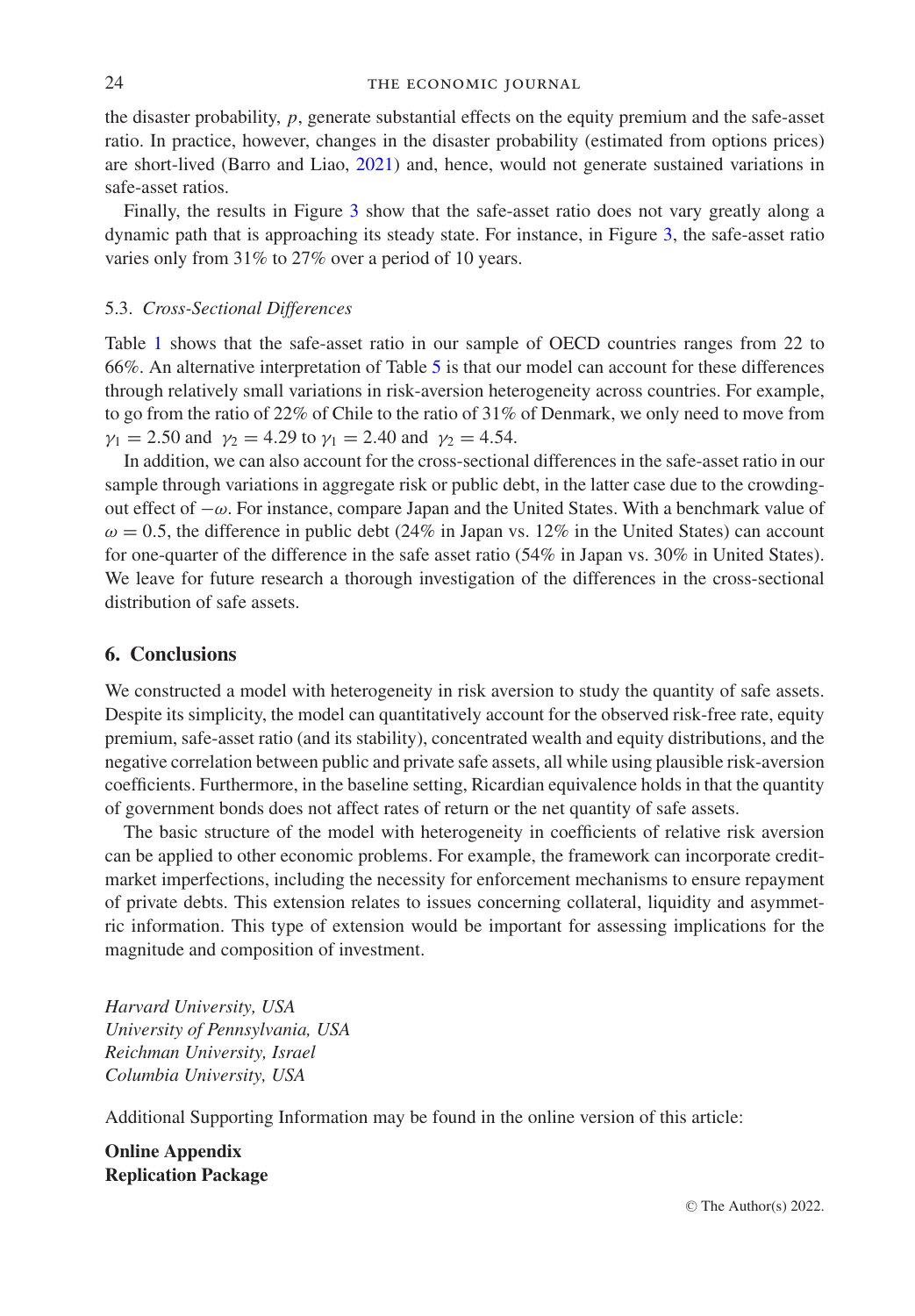#### **References**

- <span id="page-24-32"></span>Abel, A.B. (2017). 'Crowding out in Ricardian economies', *Journal of Monetary Economics*, vol. 87, pp. 52–66.
- <span id="page-24-19"></span>Bansal, R. and Yaron, A. (2004). 'Risks for the long run: A potential resolution of asset pricing puzzles', *Journal of Finance*, vol. 59(4), pp. 1481–509.
- <span id="page-24-9"></span>Barro, R.J. (2009). 'Rare disasters, asset prices, and welfare costs', *American Economic Review*, vol. 99(1), 243–64.
- <span id="page-24-30"></span>Barro, R.J., Fernández-Villaverde, J., Levintal, O. and Mollerus, A. (2017). 'Safe assets', Working paper no. 20652, **NBER**
- <span id="page-24-24"></span>Barro, R.J. and Jin, T. (2021). 'Rare events and long-run risks', *Review of Economic Dynamics*, vol. 39, pp. 1–25.
- <span id="page-24-34"></span>Barro, R.J. and Liao, G.Y. (2021). 'Rare disaster probability and options pricing', *Journal of Financial Economics*, vol. 139(3), pp. 750–69.
- <span id="page-24-33"></span>Barro, R.J. and Mollerus, A. (2014). 'Safe assets', Ms., Harvard University.
- <span id="page-24-23"></span>Barro, R.J. and Ursúa, J.F. (2008). 'Macroeconomic crises since 1870', *Brookings Papers on Economic Activity*, vol. 2008(1), pp. 255–350.
- <span id="page-24-29"></span>Barro, R.J. and Ursúa, J.F. (2012). 'Rare macroeconomic disasters', *Annual Review of Economics*, vol. 4(1), pp. 83–109.
- <span id="page-24-4"></span>Benigno, P. and Nistico, S. (2017). 'Safe assets, liquidity, and monetary policy', *American Economic Journal: Macroeconomics*, vol. 9(2), pp. 182–227.
- <span id="page-24-27"></span>Bhutta, N., Bricker, J., Chang, A.C., Dettling, L.J., Goodman, S., Hsu, J.W., Moore, K.B., Reber, S., Volz, A.H. and Windle, R. (2020). 'Changes in US family finances from 2016 to 2019: Evidence from the Survey of Consumer Finances', *Federal Reserve Bulletin*, vol. 106(5), pp. 1–42.
- <span id="page-24-31"></span>Blanchard, O.J. (1985). 'Debt, deficits, and finite horizons', *Journal of Political Economy*, vol. 93(2), pp. 223–47.
- <span id="page-24-14"></span>Brumm, J., Grill, M., Kubler, F. and Schmedders, K. (2015). 'Collateral requirements and asset prices', *International Economic Review*, vol. 56(1), pp. 1–25.
- <span id="page-24-1"></span>Caballero, R.J. and Farhi, E. (2018). 'The safety trap', *Review of Economic Studies*, vol. 85(1), pp. 223–74.
- <span id="page-24-0"></span>Caballero, R.J., Farhi, E. and Gourinchas, P. (2017). 'The safe assets shortage conundrum', *Journal of Economic Perspectives*, vol. 31(3), pp. 29–46.
- <span id="page-24-11"></span>Chan, Y.L. and Kogan, L. (2002). 'Catching up with the Joneses: Heterogeneous preferences and the dynamics of asset prices', *Journal of Political Economy*, vol. 110(6), pp. 1255–85.
- <span id="page-24-20"></span>Chen, H., Joslin, S. and Tran, N.K. (2012). 'Rare disasters and risk sharing with heterogeneous beliefs', *Review of Financial Studies*, vol. 25(7), pp. 2189–224.
- <span id="page-24-12"></span>Coen-Pirani, D. (2005). 'Margin requirements and equilibrium asset prices', *Journal of Monetary Economics*, vol. 52(2), pp. 449–75.
- <span id="page-24-21"></span>Collin-Dufresne, P., Johannes, M. and Lochstoer, L.A. (2017). 'Asset pricing when this "time is different"', *Review of Financial Studies*, vol. 2, pp. 505–38.
- <span id="page-24-16"></span>Drechsler, I., Savov, A. and Schnabl, P. (2018). 'A model of monetary policy and risk premia', *Journal of Finance*, vol. 73(1), pp. 317–73.
- <span id="page-24-10"></span>Dumas, B. (1989). 'Two-person dynamic equilibrium in the capital market', *Review of Financial Studies*, vol. 2, pp. 157–88.
- <span id="page-24-8"></span>Epstein, L.G. and Zin, S.E. (1989). 'Substitution, risk aversion, and the temporal behavior of consumption and asset returns: A theoretical framework', *Econometrica*, vol. 57(4), pp. 937–69.
- <span id="page-24-22"></span>European Commission, International Monetary Fund, Organisation for Economic Co-operation and Development, United Nations, and World Bank. (2009). *System of National Accounts 2008*, New York: Authors.
- <span id="page-24-28"></span>Fernández-Villaverde, J. and Levintal, O. (2018). 'Solution methods for models with rare disasters', *Quantitative Economics*, vol. 9(2), pp. 903–44.
- <span id="page-24-25"></span>Gabaix, X. (2012). 'Variable rare disasters: An exactly solved framework for ten puzzles in macro-finance', *Quarterly Journal of Economics*, vol. 127(2), pp. 645–700.
- <span id="page-24-15"></span>Gârleanu, N. and Panageas, S. (2015). 'Young, old, conservative and bold: The implications of heterogeneity and finite lives for asset pricing', *Journal of Political Economy*, vol. 123(3), pp. 670–85.
- <span id="page-24-13"></span>Gârleanu, N. and Pedersen, L. (2011). 'Asset prices and deviations from the law of one price', *Review of Financial Studies*, vol. 24(6), pp. 1980–2022.
- <span id="page-24-26"></span>Giovannini, A. and Weil, P. (1989). 'Risk aversion and intertemporal substitution in the capital asset pricing model', Working paper no. 2824, NBER.
- <span id="page-24-17"></span>Gomez, M. (2019). 'Asset prices and wealth inequality', Ms., Columbia University.
- <span id="page-24-6"></span>Gorton, G. (2017). 'The history and economics of safe assets', *Annual Review of Economics*, vol. 9, pp. 547–86.
- <span id="page-24-7"></span>Gorton, G., Lewellen, S. and Metrick, A. (2012). 'The safe-asset share', *American Economic Review*, vol. 102(3), pp. 101–6.
- <span id="page-24-18"></span>Gruber, J. (2013). 'A tax-based estimate of the elasticity of intertemporal substitution', *The Quarterly Journal of Finance*, vol. 3(1), pp. 1–20.
- <span id="page-24-2"></span>He, Z., Krishnamurthy, A. and Milbradt, K. (2016). 'What makes US government bonds safe assets?', *American Economic Review*, vol. 106(5), pp. 519–23.
- <span id="page-24-3"></span>He, Z., Krishnamurthy, A. and Milbradt, K. (2019). 'A model of safe asset determination', *American Economic Review*, vol. 109(4), pp. 1230–62.
- <span id="page-24-5"></span>Infante, S. (2020). 'Private money creation with safe assets and term premia', *Journal of Financial Economics*, vol. 136(3), pp. 828–56.